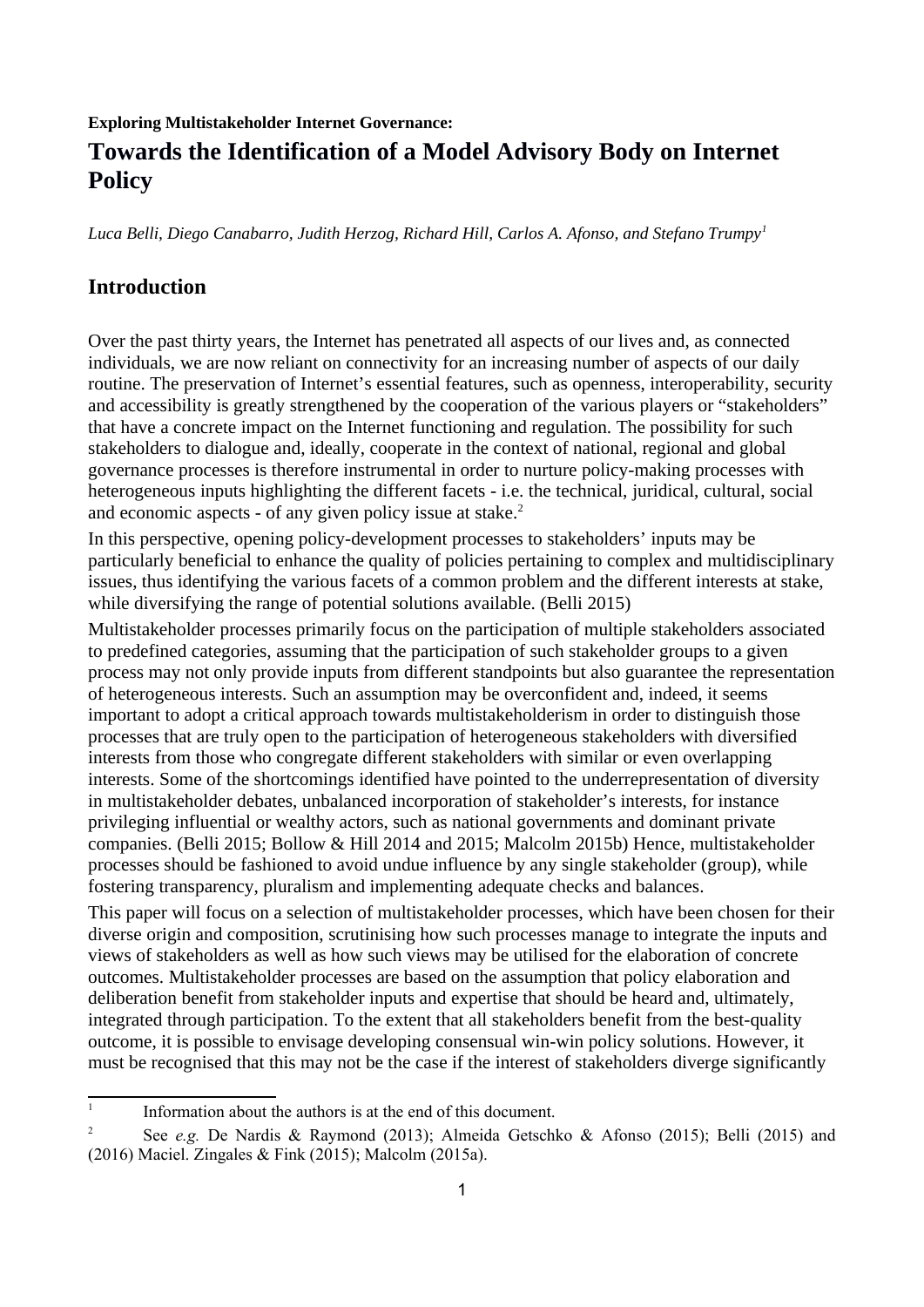and, notably, when the interest of specific stakeholder is to sabotage a given process in order to avoid a non-favourable outcome.

How, and to what extent, to rely on multistakeholder mechanisms has been at the core of Internet governance discussions for the past 20 years. Since the World Summit on Information Society (WSIS), the need for "unremitting multistakeholder efforts"<sup>[3](#page-1-0)</sup> has been increasingly debated and the merits of multistakeholder governance processes have been promoted and officially endorsed by several intergovernmental organisations, such as the Council of Europe (2005 & 2011), the Organisation for Economic Cooperation and Development (2008 & 2011) and the International Telecommunication Union (2010 & 2014). Moreover, since its inception, the United Nations Internet Governance Forum (IGF) – one of the core outcomes of the WSIS process – has been promoting the benefits of a multistakeholder approach based on an inclusive and participatory Internet governance. In this sense, multistakeholder participation has been increasingly portrayed as an essential procedural element, permeating the entire spectrum of Internet governance processes.

However, together with the increasing institutional support for multistakeholderism, it is possible to note the growing consciousness that there is no such thing as "the" multistakeholder model but rather a variety of processes featuring different procedures, purposes and institutional configurations, giving rise to diverse structures for the participation of stakeholders into policy-shaping and policy-development efforts.<sup>[4](#page-1-1)</sup>

Multistakeholderism has also become an overused word in Internet governance discourse, encompassing any vaguely participatory process aimed at debating, elaborating or implementing digital policies. The purpose of this paper is therefore to understand how multistakeholder processes concretely unfold, in order to identify good practices to be compiled into a proposal for a Model Advisory Body on Internet Policy whose openness, inclusivity and diversity of inputs would allow the elaboration of high quality policy proposals. In order to do so, this paper will briefly analyse a selection of examples of multistakeholder bodies and processes taking place at the national level (Section I) as well as the main international process aimed at promoting multistakeholder Internetpolicy debate and suggestions *i.e.* the IGF. (Section II)

The authors of this paper identified good practices during a workshop dedicated to "How can Openness and Collaboration Enhance Internet Policy-Making?" held at the 3rd International Conference on Internet Science (INSCI 2016). The elements forming the good practices emerged during the elaboration of the first draft of this paper and are highlighted along the different case studies examined in section I and II. These elements have been utilised to distil some basic procedural and substantial recommendations for the development of Advisory Bodies on Internet Policy. The recommendations, included in the conclusions, have greatly benefitted from the comments received on the first draft of this paper, presented at aforementioned INSCI workshop.

### **I. National Multistakeholder Processes**

In this section, we will explore a selection of national multistakeholder processes aimed at promoting the development of policy suggestions and Internet-related advisory documents. Particularly, we will focus on three countries having permanent multistakeholder bodies fully dedicated to the discussion of internet policy and provision of advice, *i.e.* Brazil, France and the UK as well as on the Italian effort to create a temporary multistakeholder commission for the elaboration of a "Declaration of Internet Rights."

<span id="page-1-0"></span><sup>3</sup> See Tunis Agenda, para 83; ITU 2014.

<span id="page-1-1"></span><sup>4</sup> See e.g. Souter 2009; De Nardis & Raymond 2013; Gasser, Budish & West 2015; Almeida, Getschko & Afonso 2015; Belli 2015; Hoffman 2016.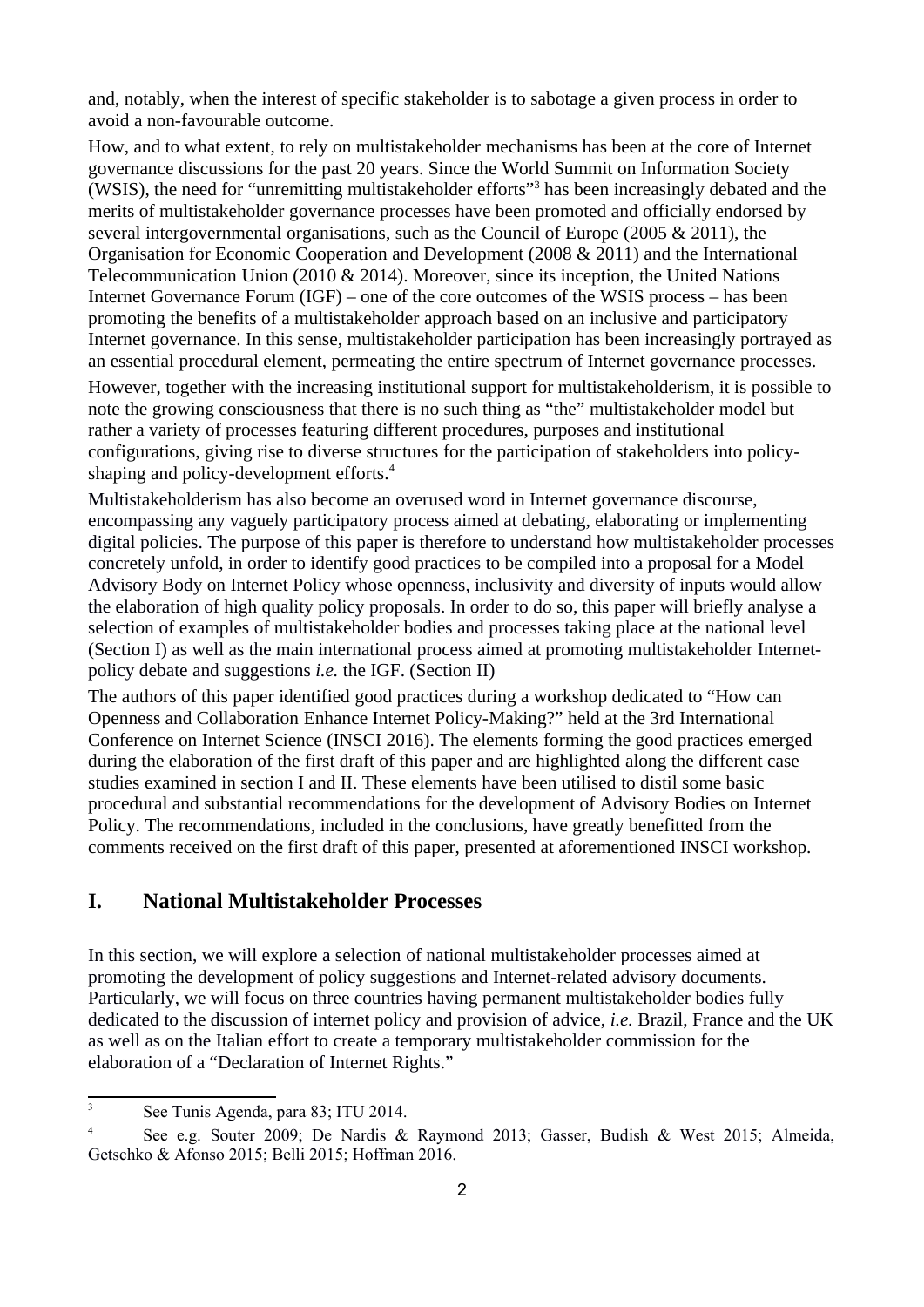### **a. The Brazilian Internet Steering Committee (CGI.br)**

Brazil's Internet Steering Committee, also referred to as *Comitê Gestor da Internet no Brasil* [\(](http://cgi.br/)or simply CGI.br), is not only the first example in history of a multistakeholder body dedicated to Internet governance issues at the national level but is also considered as one of the most successful examples of such bodies. This prestige is not accidental but rather the result of an ongoing longterm process of organisation (Glaser & Canabarro, 2015).

CGI.br was first created by Interministerial Ordinance 147 of 31 May 199[5](#page-2-0)<sup>5</sup>, aiming at facilitating the coordination and integration of Internet services and related initiatives in the country, thus consolidating the common interests of the Ministry of Communications and the Ministry of Science and Technology. In this sense, the Committee was conceived to serve as a commission capable of monitoring the development of Internet services, recommending strategies for network implementation, coordinating IP attribution for Internet Service Providers and ".br" domain names registration in the country, proposing operational and technical standards for Internet services in Brazil. The Ordinance also established that the Committee's Board was to be formed by nine members appointed by the Ministry of Science and Technology together with the Ministry of Communications for a two-year mandate. The federal government appointed all representatives included in this initial configuration.

Such system was redefined in 2003 by former president Luiz Inácio Lula da Silva, as a response to proposals from the academic community and civil society organizations emphasising the need for pluralist participation. The Presidential Decree 4829/2003<sup>[6](#page-2-1)</sup> specified the governance model to be adopted by CGI.br. The new configuration underlined not only the increased complexity of Internet policy making, whose multifaceted nature required a wider spectrum of expertise to be properly analysed, but marked also the recognition of the existence of a variety of opinions and interests and the value of including and coordinating a wider range of governmental and non-governmental actors. Such evolution was exemplified by the inclusion of the representatives of several new public administrations as well as of non-governmental stakeholders, chosen by their own interest groups instead of being appointed by the government. As such, the composition of the CGI.br was expanded to 21 members, including:

- eight representatives from the Federal Government
- one representative appointed by the National Council of State-level Secretaries of Science, Technology
- four representatives from the corporate sector
- four representatives from non-profit and non-commercial entities
- three representatives from the scientific and technological community
- one renowned Internet expert chosen by consensus

This configuration, which is adopted to date by CGI.br, foresees that non-governmental stakeholders are elected for three-year terms by the entities that compose their respective communities. The election process is grounded on openness and transparency and is facilitated by CGI.br itself, with the aim of selecting eleven effective members of the CGI.br board, as well as eleven deputies, for a three-year-long term.

The board-member election process takes place through the formation of an electoral college composed of all entities that apply for participation by a predefined deadline in order to subsequently select their representatives. Entities from each constituency forming the business sector can only vote for candidates from the respective category. However, due to the specificity of

<span id="page-2-0"></span><sup>5</sup> See *https://www.cgi.br/portarias/numero/147*

<span id="page-2-1"></span><sup>6</sup> See presidential decree 4829/2003: *https://www.cgi.br/pagina/decretos/108*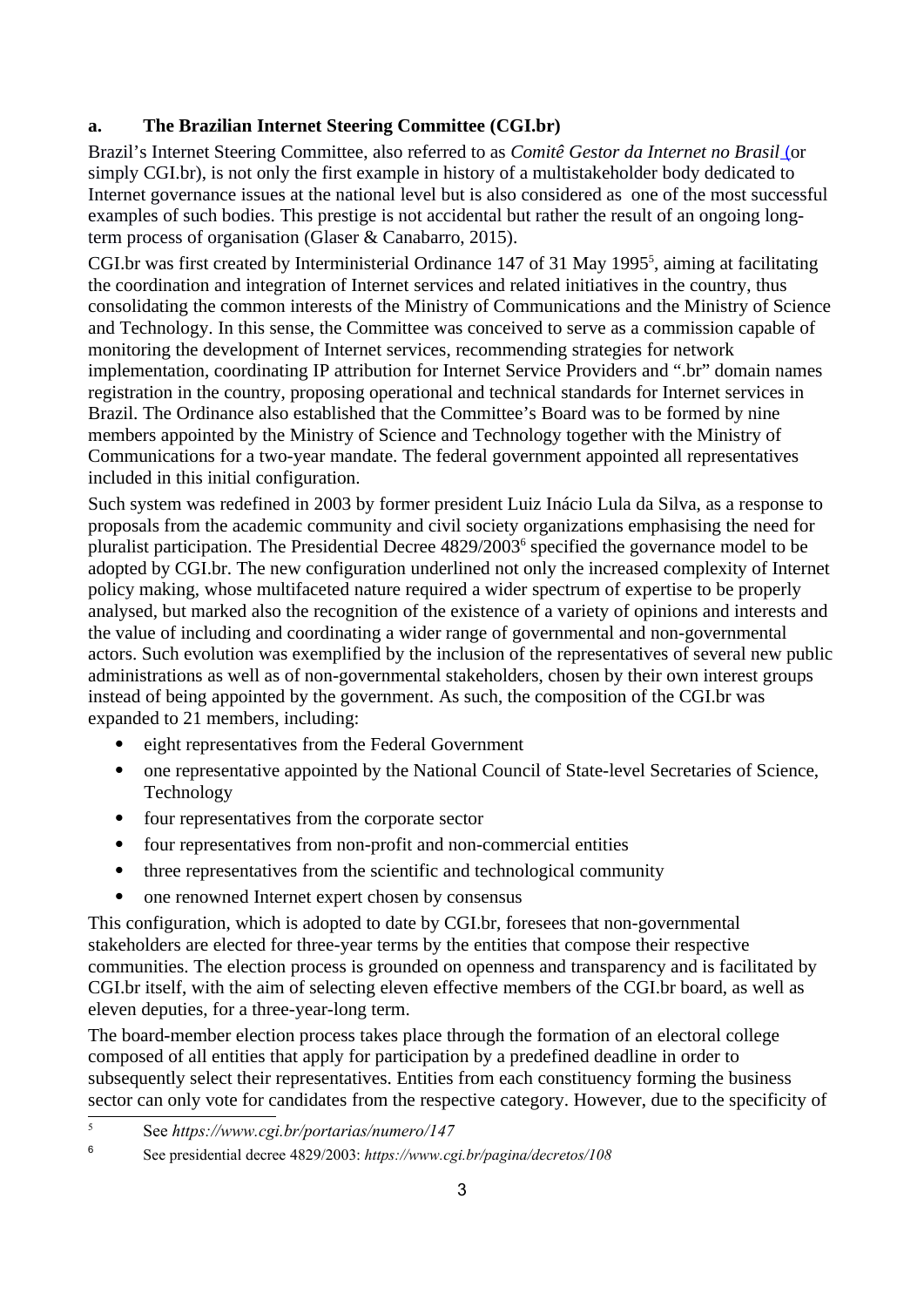the private sector, and particularly the possibility that different categories of business entities have opposed interests, different voting tracks have been established, based on the business categories, to allow an equitable representation of the various business interests. Such a categorisation of sectors is only present in the business stakeholder group. The scientific and technological constituency is composed of academic and scientific entities, while the non-commercial sector constituency is composed of individual non-governmental organisations, which are not academic institutions.

The aforementioned stakeholder categorisation is particularly helpful to make sure that a wide spectrum of interests is concretely represented. Although, the CGI.br Board election-model may not be perfect, it certainly contributes to the democratisation – i.e. the identification of the national Internet demos – of the advisory body. This should be considered as a good practices to be reproduced, as far as possible, by other similar bodies.

Once stakeholder representatives are elected, an interministerial ordinance adopted by the Executive Office of the Presidency and the Ministry of Science, Technology, Innovations and Communications formally appoints them, together with the renowned Internet expert<sup>[7](#page-3-0)</sup> and the governmental representatives. All members of the Committee work on a voluntary basis.

The board of CGI.br meets once a month to consider both national and international Internet governance issues. The full agenda and the meeting minutes are published on the CGI.br website, together with the resolutions occasionally adopted by the board. For tackling specific issues, members of the board can work through working groups that prepare drafts to be considered by the full composition of the board, when appropriate. Furthermore, the work of the Committee is currently supported by four multistakeholder advisory chambers that produce background information in the fields of Rights and Security on the Internet; Innovation and Technical Capacity; Content and Cultural Goods; Universalisation and Digital Inclusion. These chambers have been created as a means for increasing diversity in participation in the activities of CGI.br. Through the chambers, both governmental and non-governmental stakeholders not formally represented in the Committee can provide recommendations and guidance to the discussions taking place within the Committee.

The mission of CGI.br has also been refined and expanded over the course of its existence<sup>[8](#page-3-1)</sup>, including the promotion of multistakeholder public debates and consultations, the development of education and capacity-building initiatives, infrastructure and technical projects as well as the elaboration of technical guidelines, informational material and indicators. Conspicuously, current  $CGI.br$  responsibilities encompass<sup>[9](#page-3-2)</sup>:

- proposing policies and procedures regarding the regulation of Internet activities;
- recommending Internet-related standards for technical and operational procedures at the national level;
- establishing strategic directives related to the use and development of the Internet in Brazil;
- promoting studies and technical standards for network and service security in the country;
- coordinating the allocation of Internet addresses (IPs) and registration in the ".br" domain;
- collecting, organizing and disseminating information on Internet services, including indicators and statistics.

Lastly, it is important to note that the operation of CGI.br and the activities it develops are funded by the Brazilian Network Information Center (NIC.br), which is a private, non-profit organization. Since 2005, NIC.br has concentrated the technical tasks that were once conducted separately in

<span id="page-3-2"></span>9

<span id="page-3-0"></span><sup>7</sup> Interestingly, the same renowned Internet expert has been successively reappointed since 2003.

<span id="page-3-1"></span><sup>8</sup> See Timeline "*15 anos CGI*" [http://www.cgi.br/noticia/comite-gestor-da-internet-no-brasil-completa-15](http://www.cgi.br/noticia/comite-gestor-da-internet-no-brasil-completa-15-anos/) [anos/](http://www.cgi.br/noticia/comite-gestor-da-internet-no-brasil-completa-15-anos/)

See CGI Resolution CGI.br/RES/2009/003/P.<http://www.cgi.br/resolucoes/documento/2009/003>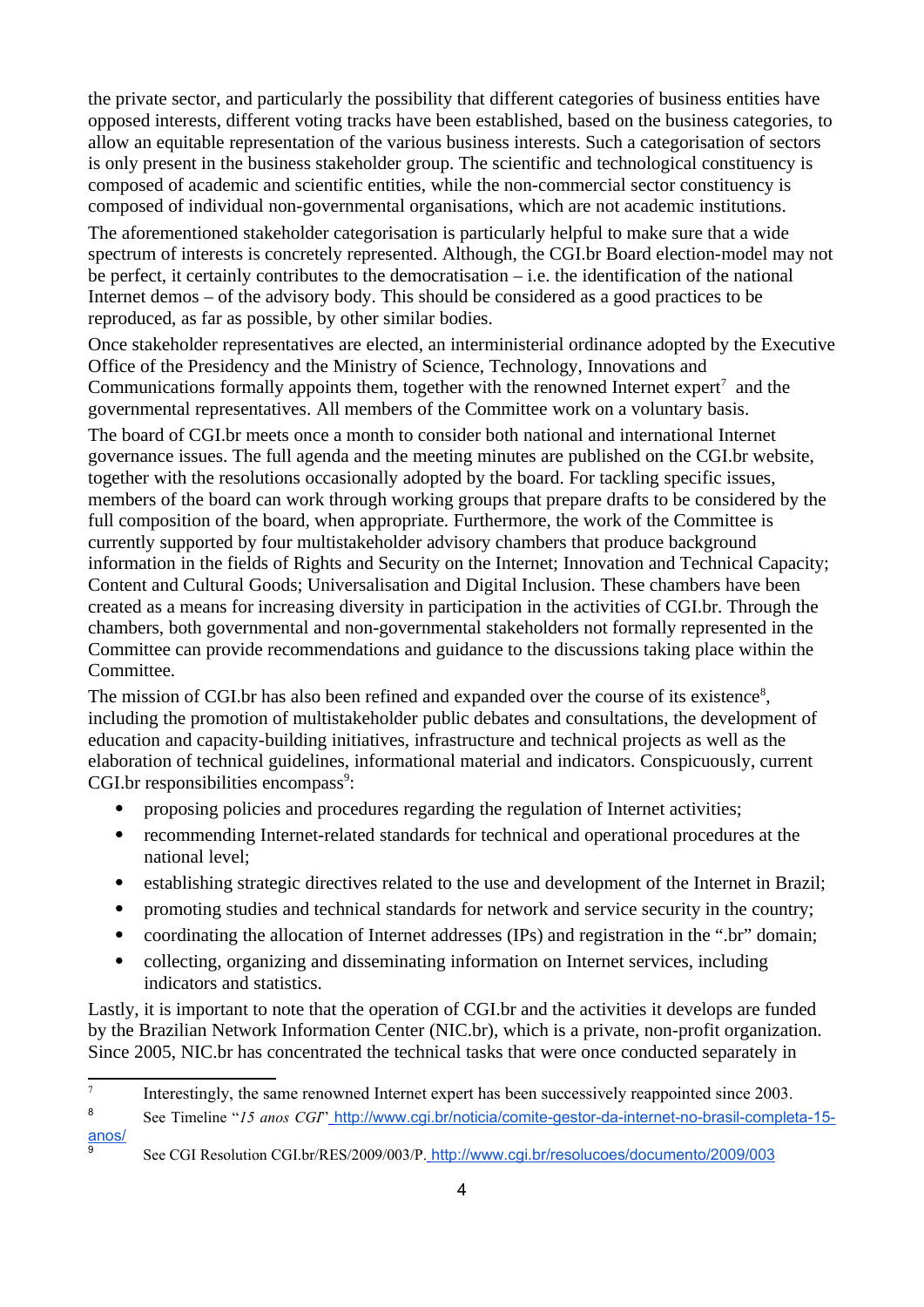order to facilitate and coordinate the well-functioning of the Internet in Brazil. NIC.br is also the recipient of the fees derived from the registration of any domain name under the ".br" country code Top Level Domain (ccTLD) as well as from distribution of IP address blocks.<sup>[10](#page-4-0)</sup> Financial autonomy is key for the success of any organisation and as, the CGI.br and NIC.br example demonstrates, it is possible to guarantee the financial sustainability of an Internet advisory board by dedicating a fraction of the revenues deriving from the national ccTLD registration. This is clearly a good practice, which is relatively easily implementable and should be followed by other similar initiatives.

#### **b. The French National Digital Council (CNNum)**

The French National Digital Council, also referred to as *Conseil national du numérique* (CNNum) was established in 20[11](#page-4-1) by a Presidential Decree<sup>11</sup> to serve as an advisory body with regard to the development of the digital economy. On 13 December 2012, the Presidential Decree n<sup>o</sup> 1400 redefined and expanded its remit<sup>[12](#page-4-2)</sup>. CNNum is now an independent advisory commission aimed at issuing opinions and recommendations on any questions relating to the impact of digital technologies on economy and society. The Council can either be consulted by the Government on new legislation and regulations or issuing opinions on its own initiative.

The 2012 decree also aimed at increasing transparency regarding the CNNum functioning and a greater representativeness in its internal composition, given the expansion of its competences. Hence, CNNum's initial eighteen-member composition shifted to thirty members, including a requirement of 50/50 gender balance. This latter requirement is not specified by any other national initiative but should be considered as a good practice and reproduced by other multistakeholder bodies. The Board members and its President are appointed by presidential decree for a period of three years, which may be renewed. They are chosen based on their expertise and familiarity with the dynamics of the digital ecosystem. Although no specific categories of stakeholders are formally established, the CNNum customary includes members from academia, civil society and private sector.<sup>[13](#page-4-3)</sup>

The 2012-1400 decree also created an extended configuration for the elaboration of the Council's work programme, including two Senators, two Members of the National Assembly and five representatives of local administrations. These latter members are appointed by a Decision of the Minister in charge of the Digital Economy. CNNum membership is an *intuitu personae* function exercised on a voluntary basis. Board members cannot be represented by other individuals, are required to prevent any suspicion of personal interest, and disclose direct or indirect interests or ownership in any entity acting within the digital economy<sup>[14](#page-4-4)</sup>. Differently from CGI.br, the attributions of CNNum do not include the administration of the national ccTLD and its funding is not connected to the revenues generated by the ".fr" extension. The Ministry of Economy provides the financial resources necessary to cover the CNNum budget and the Secretariat-General's permanent team remunerations.

<span id="page-4-0"></span><sup>&</sup>lt;sup>10</sup> NIC.br operates as a National Internet Registry (NIR), centralising the distribution of IP addresses in the country. Currently, only nine countries centralise the distribution of IP addresses at the NIR level: Indonesia, China, Japan, South Korea, Taiwan, Vietnam, India, Mexico, and Brazil.

<span id="page-4-1"></span><sup>11</sup> See decree n°2011-476 <https://www.legifrance.gouv.fr/eli/decret/2011/4/29/INDX1111287D/jo>

<span id="page-4-2"></span><sup>12</sup> See decree n°2012-1400 [https://www.legifrance.gouv.fr/affichTexte.do?](https://www.legifrance.gouv.fr/affichTexte.do?cidTexte=JORFTEXT000026767396&dateTexte=&categorieLien=id) [cidTexte=JORFTEXT000026767396&dateTexte=&categorieLien=id](https://www.legifrance.gouv.fr/affichTexte.do?cidTexte=JORFTEXT000026767396&dateTexte=&categorieLien=id)

<span id="page-4-3"></span><sup>&</sup>lt;sup>13</sup> See the list of the members from sessions 2011-2012, 2013-2015 and 2016-2018. <http://cnnumerique.fr/membres/>

<span id="page-4-4"></span><sup>14</sup> See the Council's internal rules. [http://cnnumerique.fr/wp-content/uploads/2012/02/130204-RI-et-CE-](http://cnnumerique.fr/wp-content/uploads/2012/02/130204-RI-et-CE-CNN.pdf)[CNN.pdf](http://cnnumerique.fr/wp-content/uploads/2012/02/130204-RI-et-CE-CNN.pdf)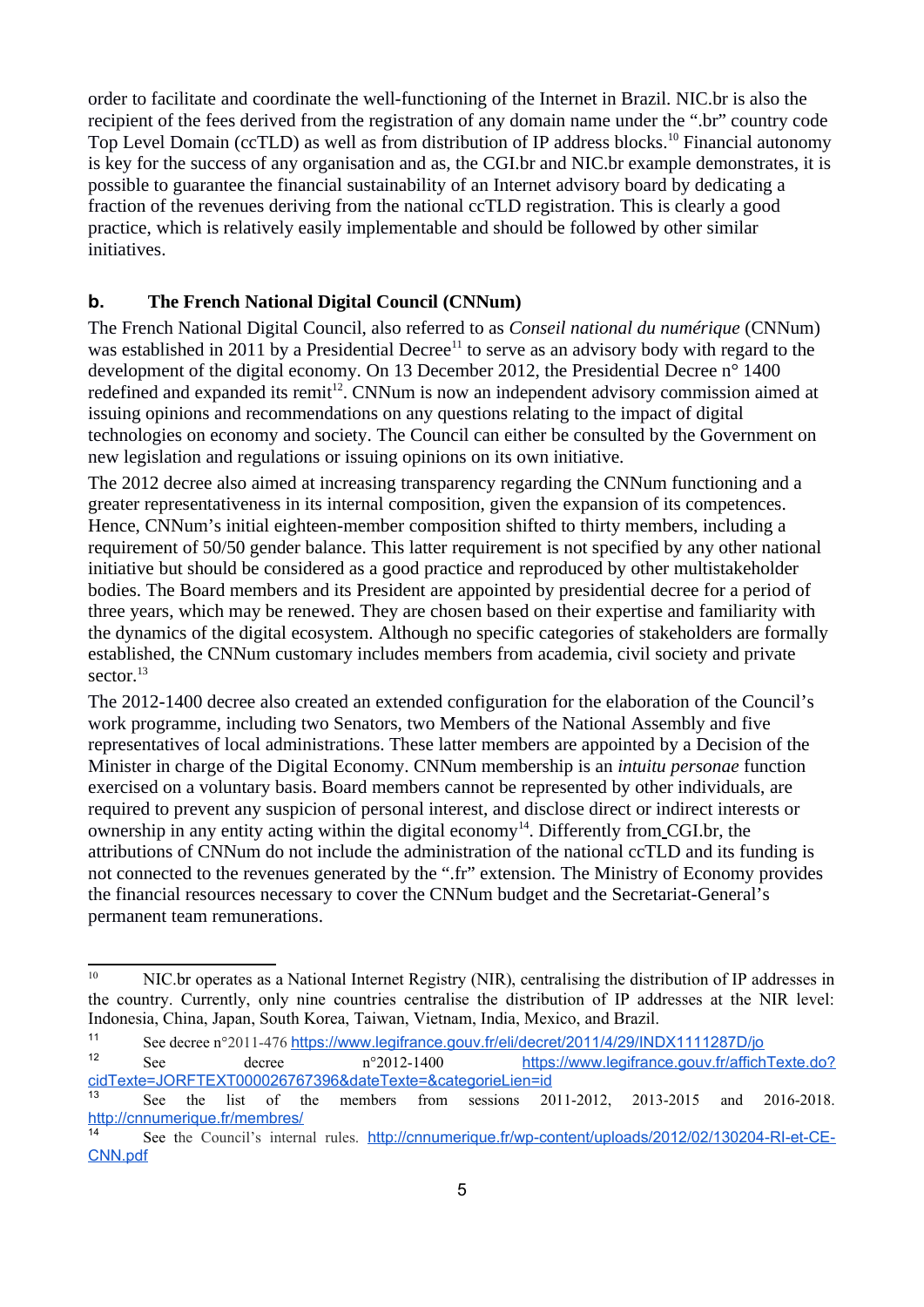To properly advise the French Government and participate in public debates, CNNum is required to organise public consultations on a regular basis at both local and national level and can conduct hearings of experts. A Bureau composed of four Vice-presidents and the President designates members of internal working groups, whose draft opinions are discussed in plenary sessions and adopted by a majority of members. To date, the Council has issued various opinions analysing the evolutions of a variety of Internet governance issues and Internet-related topics, such as digital inclusion, net neutrality, platforms regulation, human rights and fundamental freedoms, healthcare system, education, work and employment, public administration, trade agreements, taxation, etc. CNNum positions have scrutinised issues of immediate concerns but have also developed forwardlooking recommendations.

Since 2012, CNNum has strengthened its position as both a multistakeholder body and a facilitator for multistakeholder processes in digital policy elaboration, acting as both an interlocutor and an organiser of regular meetings involving civil society, government and private sector. In this regard, CNNum can organise consultations involving digital players as well as between entities acting "within" the digital economy and entities being impacted by the digital evolution.<sup>[15](#page-5-0)</sup> Through the implementation of this attribution, the Council has developed the practice of including a map of identified controversies, when publishing its recommendations.

Lastly, in 2014 the French Prime Minister tasked the Council with the organisation of a national consultation, aimed at testing the possibility to elaborate the French Digital Strategy in a participatory fashion, and subsequently provide recommendations in this regard. To this end,  $CNNum$  launched an online platform,  $^{16}$  $^{16}$  $^{16}$  which was open to contributions from October 2014 to February 2015, and held several public meetings in different French cities over the same period, thus prompting debate on the proposals discussed online. In order to bolster the debate, the Council provided a free-access resource kit allowing autonomous organisers to hold relay events<sup>[17](#page-5-2)</sup>. The platform received contributions from citizens, business entities, and non-profit entities but also several municipalities, administrations and independent regulatory authorities<sup>[18](#page-5-3)</sup>. On this basis, the Council published commentable summaries of positions and proposals originating from the platform, $19$  and issued recommendations based on the consultation's outcomes. $20$ 

The consultation nurtured the Government's National and European Digital Strategy<sup>[21](#page-5-6)</sup> and various provisions of the "Bill for a Digital Republic" were included in a further consultation that the government chose to launch, using the same online tool, $^{22}$  $^{22}$  $^{22}$  allowing Internet users to comment and modify the draft bill itself on an article-by-article basis. Over this second consultation, information was provided to outline the provisions originating from the participants' inputs and the Government engaged in this participatory effort, directly replying to the most commented suggestions.<sup>[23](#page-5-8)</sup> As a result, ninety amendments and five new articles were included to the draft bill, before it was

<span id="page-5-0"></span><sup>15</sup> For example, in 2013, the Ministry of Economy asked the CNNum to create a dialogue between Google representatives and French players that were plaintiffs in an antitrust case opened by the European Commission. See *http://cnnumerique.fr/neutralite-des-plateformes-consulter-la-restitution-de-la-concertation/*

<span id="page-5-1"></span><sup>16</sup> See <https://contribuez.cnnumerique.fr/><br>17 See https://contribuez.cnnumerique.fr/

<span id="page-5-2"></span><sup>17</sup> See [https://contribuez.cnnumerique.fr/actualite/do-it-yourself-proposez-des-ateliers-relais-pour-la](https://contribuez.cnnumerique.fr/actualite/do-it-yourself-proposez-des-ateliers-relais-pour-la-concertation)[concertation](https://contribuez.cnnumerique.fr/actualite/do-it-yourself-proposez-des-ateliers-relais-pour-la-concertation)

<span id="page-5-3"></span><sup>&</sup>lt;sup>18</sup> This first consultation received contributions from 2300 participants. See [https://contribuez.cnnumerique.fr/](https://contribuez.cnnumerique.fr/participants) [participants](https://contribuez.cnnumerique.fr/participants)

<span id="page-5-4"></span><sup>19</sup> *https://contribuez.cnnumerique.fr/actualite/les-6-mois-de-la-concertation-nationale-%E2%80%9Cambitionnum%C3%A9rique%E2%80%9D-en-data*

<span id="page-5-6"></span><span id="page-5-5"></span><sup>&</sup>lt;sup>20</sup> See *https://contribuez.cnnumerique.fr/sites/default/files/media/CNNum--rapport-ambition-numerique.pdf<br><sup>21</sup> See http://www.gouvernoment.fr/partago/4492.strategie.numerique.du.gouvernoment* <sup>21</sup> See <http://www.gouvernement.fr/partage/4492-strategie-numerique-du-gouvernement><br><sup>22</sup>

<span id="page-5-8"></span><span id="page-5-7"></span>See <https://www.republique-numerique.fr/> This second consultation received contributions from 21 000 participants.

<sup>23</sup> See <http://www.republique-numerique.fr/project/projet-de-loi-numerique/step/reponses>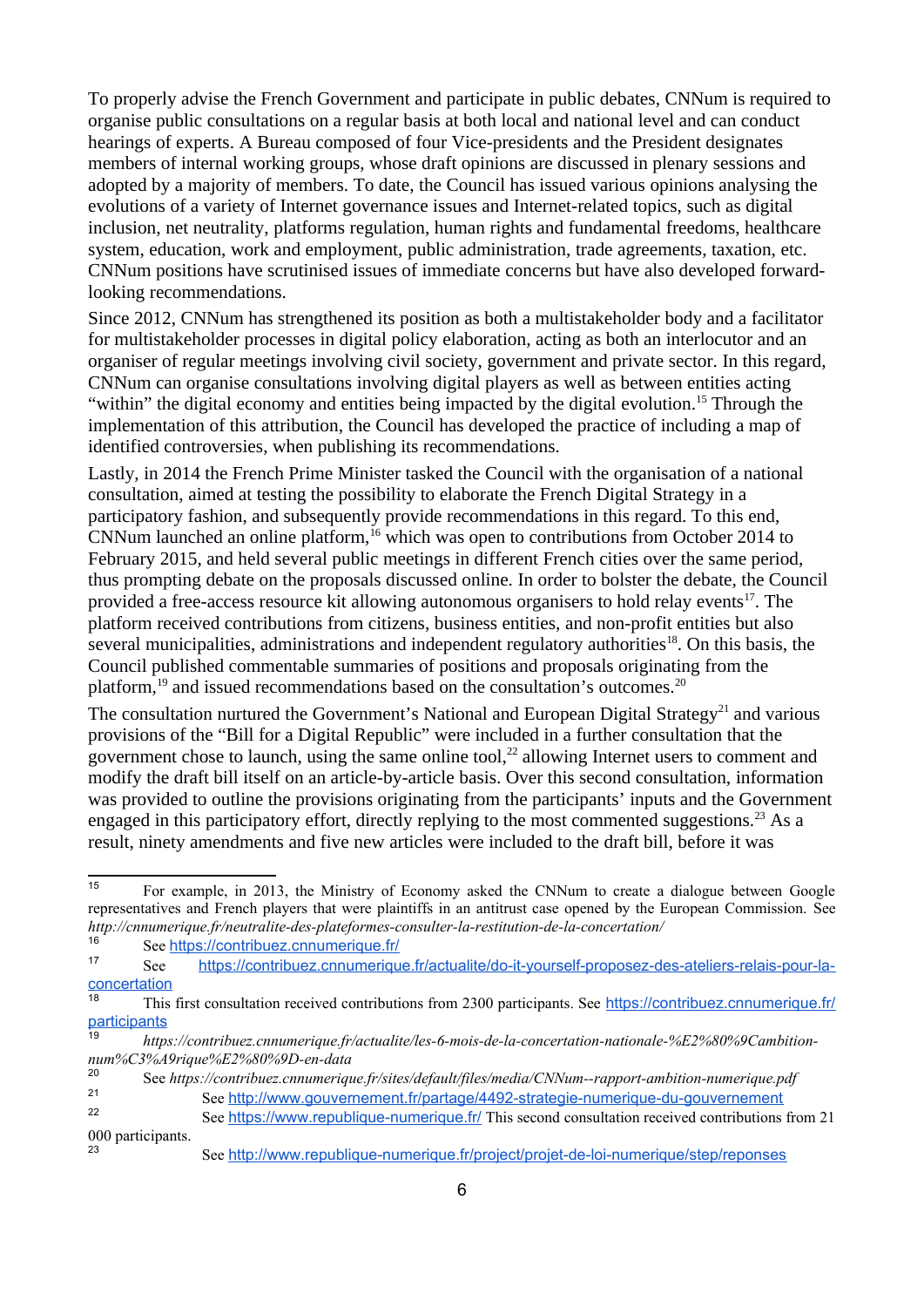submitted to the Parliament. As elected representatives exercising their legislative power, members of Parliament had no obligation to follow the proposals. However, the consultation had an impact during parliamentary debates, being regularly mentioned to support positions in favour or against specific proposals based on support or opposition manifested by online contributors.

On 7 October 2016, the French Parliament adopted<sup>[24](#page-6-0)</sup> the Bill for a Digital Republic that formally became the Law for a Digital Republic, $^{25}$  $^{25}$  $^{25}$  thus proving that open multistakeholder consultations may have a positive impact on national policymaking. Besides proving that national multistakeholder Internet advisory bodies may have a concrete role in nurturing and steering policymaking, the consultation process has been a particularly interesting experiment of participatory democracy. In this regard, it is important to note that several *ex-post* evaluations have been organised by both the government and civil society groups, to take stock of this experience and elaborate recommendations for future ones. The suggestions expressed during such stocktaking exercise are particularly interesting and can be applied to similar initiatives to be organised at the French level or in the context of other Internet governance processes. Notably, the recommendations suggested the need to improve:

- the representativeness of the French population; $^{26}$  $^{26}$  $^{26}$
- the system assessing the evaluation of the proposals by participants, in order to avoid any potential bias; $27$
- the traceability requirements (also referred as "legislative footprint") aimed at ensuring a comprehensive public record of interest groups' influence on the legislative process.<sup>[28](#page-6-4)</sup>

#### **c. The British Multi-stakeholder Advisory Group on Internet Governance**

The British Multi-stakeholder Advisory Group on Internet Governance (MAGIG) was established at the beginning of 2013 as a temporary initiative to support policy-making in the UK with regard to Internet governance issues. In an effort to open up its policy making process to different stakeholders, the UK government set up the MAGIG, fostering the development of multistakeholder inputs to be utilised in the context of Internet governance meetings and conferences at the international level. Notably, the original purpose of MAGIG was the development of input documents to be utilised for the World Conference on International Telecommunications (WCIT-12),<sup>[29](#page-6-5)</sup> in 2014, and the WSIS+10 review process,<sup>[30](#page-6-6)</sup> in 2015. According to its Terms of Reference,<sup>[31](#page-6-7)</sup> the MAGIG purpose is:

<span id="page-6-0"></span><sup>24</sup> The legislative process can be followed here <http://www.senat.fr/dossier-legislatif/pjl15-325.html> or at [https://www.lafabriquedelaloi.fr/articles.html?loi=pjl15-republique\\_numerique](https://www.lafabriquedelaloi.fr/articles.html?loi=pjl15-republique_numerique)

<span id="page-6-1"></span><sup>25</sup> See *Loi n° 2016-1321 du 7 octobre 2016 pour une République numérique* <https://bit.ly/2p9KyUk>

<span id="page-6-2"></span><sup>26</sup> The government provided figures from its satisfaction survey showing that 70% of the respondents declared that they voted to all elections and that 62% held a degree in higher education.

<span id="page-6-3"></span>As an instance, the most voted proposal which obtained 5 000 votes in 48 hours, following a call for mobilization on a famous forum attended by the gamer community.

<span id="page-6-4"></span>Private actors reluctant to state openly their position on the online platform were told that their contributions would only be taken into account if deposited on the platform. However, such clarification did not impede lobbying strategies aimed at blocking adverse proposals from within the legislative bodies.

<span id="page-6-5"></span><sup>29</sup> *https://www.itu.int/md/S14-RCLINTPOL4-C-0002/en*

<span id="page-6-6"></span><sup>30</sup> *http://www.itu.int/net/wsis/review/inc/docs/submissions/Form1\_WSIS10-HLE-*

*OC\_OfficialSubmissions-UK\_web.pdf*

<span id="page-6-7"></span><sup>&</sup>lt;sup>31</sup> A full description in given in a submission to ITU's Council Working Group on Internet-related Public Policy Issues, document WG-Internet 4/2. *https://www.gov.uk/government/uploads/system/uploads/attachment\_data/file/ 330737/Opening\_up\_the\_policy\_making\_process\_the\_UK\_Multistakeholder\_Advisory\_Group\_on\_Internet\_Governance.docx*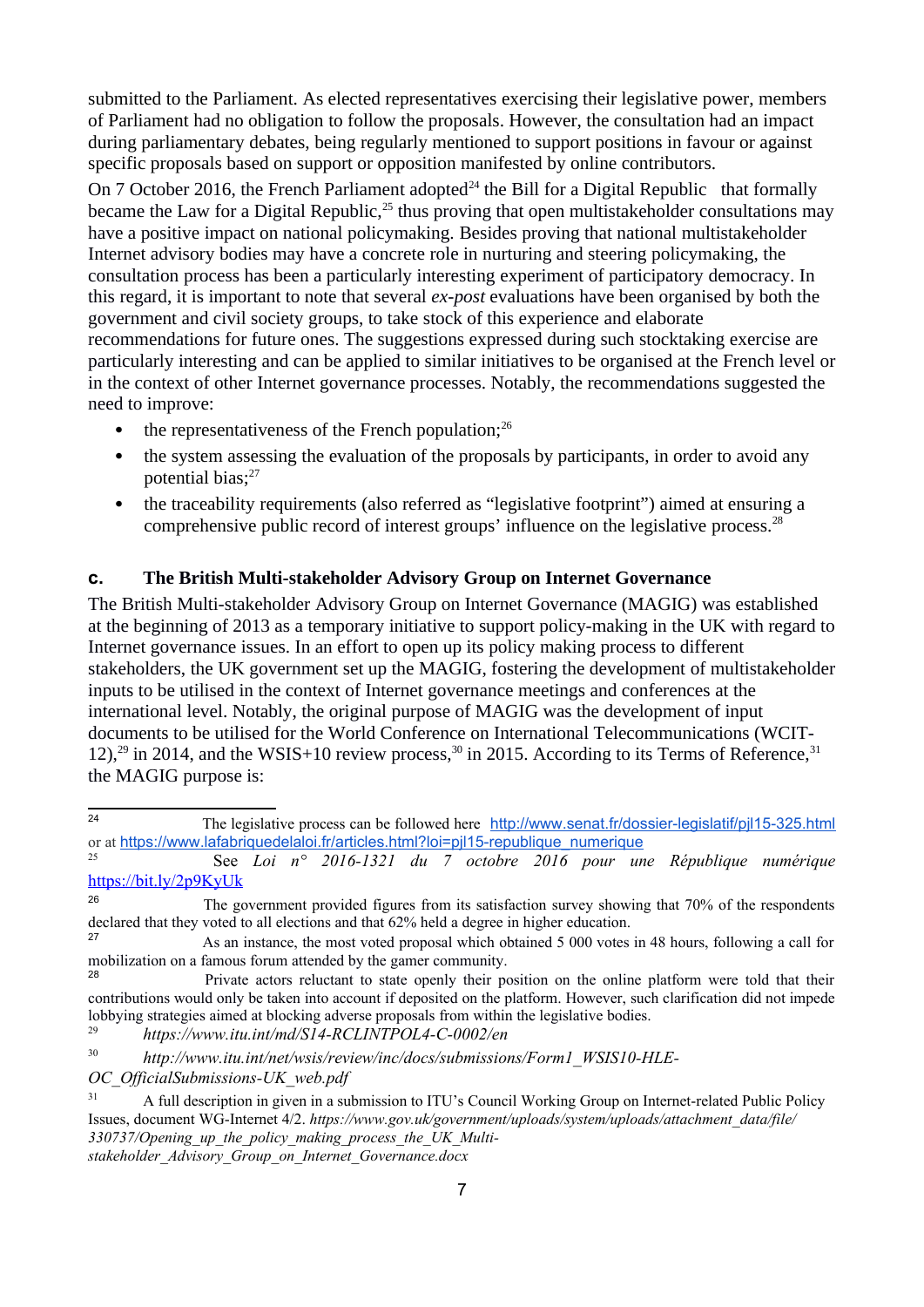- To work in a collaborative spirit to contribute to UK inputs into major conferences and meetings relating to international internet governance and telecommunication issues on a Chatham House basis.
- To comment on UK government policy goals and strategy with regard to international internet governance and telecommunication issues.
- To work collaboratively in influencing industry, civil society and state organisations positions on issues of international internet governance and telecommunication policy issues.
- To help build a working relationship and trust with representatives of other states and organisations that may not have the same views as the UK on issues surrounding international internet governance and telecommunication policy issues.

The establishment of the MAGIG signifies the UK government interest and support for multistakeholder Internet governance, where business and non-governmental actors are able to contribute to policy development.<sup>[32](#page-7-0)</sup> Although the UK Government remains ultimately responsible for the decision-making, MAGIG allows a wide range of stakeholders to contribute to and challenge policy proposals, as an integral part of the policymaking process, aiming at achieving better outcomes and better policy implementation.

Besides the Department for Culture, Media and Sport (DCMS), which chairs the MAGIG and leads Internet and telecoms issues in UK, also other government departments participated to the Group's work, reflecting the impact of Internet governance issues on the agendas of the entire UK government as well as the perspective that the various British administrations may have on any given topic. As such, since its inception the MAGIG has ensured the participation of those components of the UK government, which have a direct interest in Internet governance, such as the Department for Business, Innovation and Skills, the Foreign and Commonwealth Office, the Home Office, the Department for International Development and Ofcom, the national telecomsregulator.

As in the Brazilian example, the diversification of governmental representatives play a pivotal role in fostering a coordinated approach with regard to both input elaboration and output implementation. Such diversified governmental make-up in Internet advisory bodies should be considered as a good practice to be replicated, fostering then widest possible inclusion and coordination. In addition to governmental representatives, the approximately thirty members of the MAGIG include key business<sup>[33](#page-7-1)</sup> and non-governmental players<sup>[34](#page-7-2)</sup> as well as academic institutions.<sup>[35](#page-7-3)</sup> However, it is important to stress that the MAGIG is not an open body, for the government selects and invites participants. Furthermore, MAGIG is an informal body and there is no expectation that consensus needs to be reached, while discussions are conducted under the "Chatam House rules."

Importantly, the MAGIG has not been conceived to take decisions but rather to nurture governmental decision-making with multistakeholder inputs, fostering discussions whose outputs will help the government to understand the issues at stake and to make appropriate decisions. In the sense, MAGIG enhances the diversity and quality of the information based upon which UK policy is developed, thus directly benefiting the public policies that are elaborated through traditional government processes. At the simplest level, the MAGIG allows stakeholders to share information

<span id="page-7-0"></span><sup>&</sup>lt;sup>32</sup> In the same spirit, the UK is also committed to the Open Government Partnership, an international platform of 70 countries where governments and civil society work together to develop and implement ideas to make government more open, accountable and responsive to citizens. *http://www.opengovpartnership.org/*

<span id="page-7-1"></span><sup>&</sup>lt;sup>33</sup> Notably, the UK technology trade association, TechUK, and key business players, such as BT, Nominet, the London Internet Exchange, Vodafone, Cable & Wireless, Yahoo-UK, Microsoft/Skype, ARM Holdings, Virgin Media, Google UK, Facebook, Access Partnerships, the GSMA and Intel UK.

<span id="page-7-2"></span><sup>34</sup> Notably, the Taxpayers Alliance, Index on Censorship, the Trades Union Congress, Childnet and Global Partners Digital. The UK Chapter of the Internet Society and a representative from ICANN are also members.

<span id="page-7-3"></span><sup>35</sup> Universities of Cambridge, London School of Economics and the Oxford Internet Institute.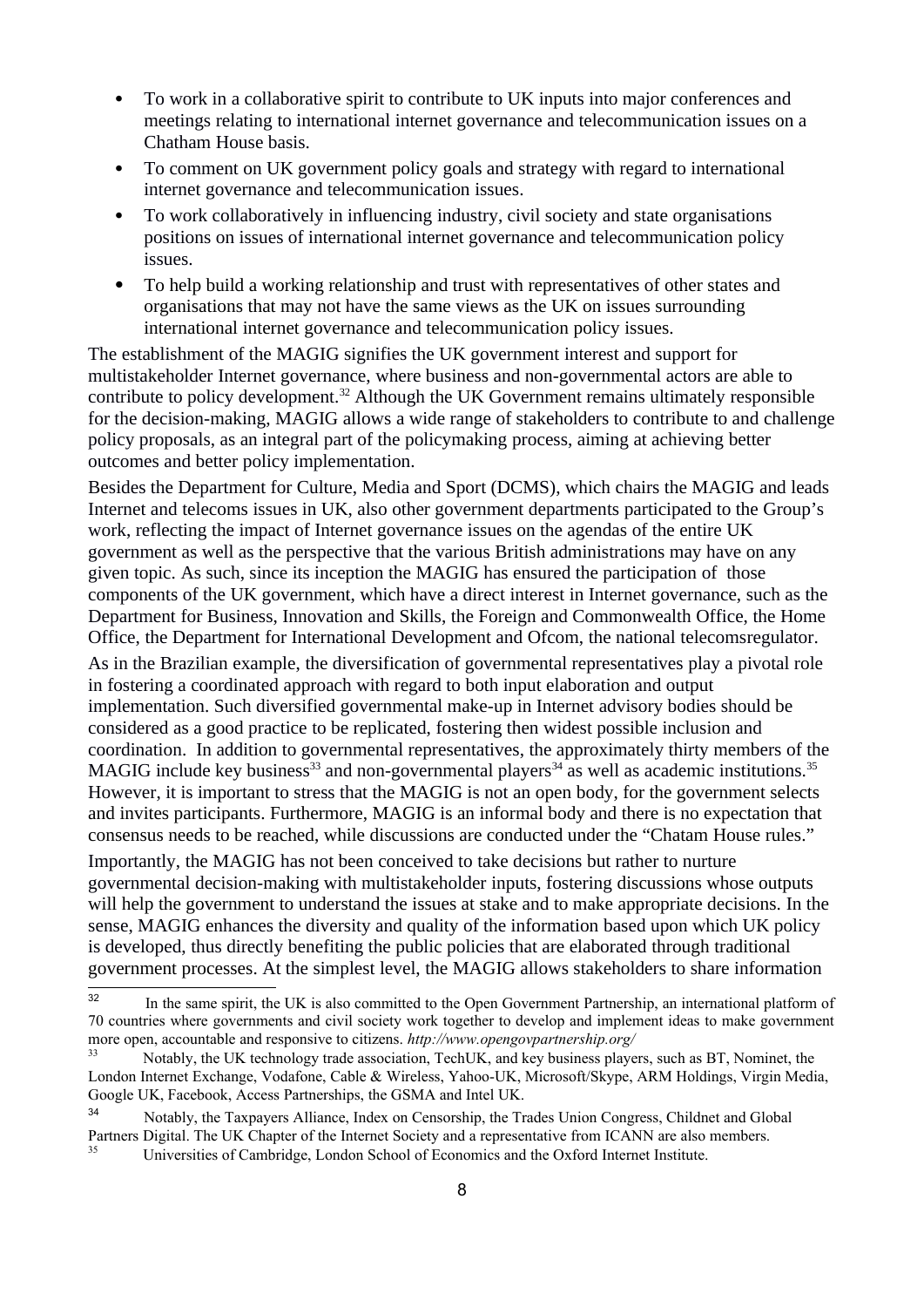on a variety of issues spanning from the latest developments of international meetings, new approaches or best practices being developed in other countries or the impact that specific policies might deploy. This helps ensure that MAGIG stakeholders, particularly the governmental ones, are constantly up-to-date and informational asymmetries are mitigated. Furthermore, discussion at MAGIG helps the Government understanding the differences of views that may exist amongst stakeholders as well as why such differences exist. That deeper awareness of can help to overcome potential misunderstandings while providing a clearer picture of the competing interests involved. In mid-2015, it was decided to establish a sub-group of the MAGIG of interested parties to focus on the ICANN and IANA Stewardship transition process,  $36$  in order to appraise the transition progress, the main difficulties and the political context. This experience was considered sufficiently successful and the UK government is evaluating the establishment of a MAGIG 2.0 that may include the organisation of issue-specific working groups.<sup>[37](#page-8-1)</sup> Following the WSIS+10 process, the DCMS undertook an internal review<sup>[38](#page-8-2)</sup> of the MAGIG highlighting the interest of the issue-oriented analysis of the MAGIG, while stressing its beneficial impact in tracking and making sense of the complex calendar of international meetings and assessing how these key meetings intersect. This latter function is particularly helpful in order to map the various meeting where are discussed major policy issues such as cybersecurity, human rights, Internet access, child protection, Internet of Things and sustainable development. The review also concluded that the MAGIG needs to develop long-term vision, considering how to institute innovative ways of raising awareness, stimulating interaction and reflection regarding emerging issues. This latter strategic-planning function is also an element that should be considered as particularly relevant and, ideally, integrated by other Internet advisory bodies.

#### **d. An Early Approach to Multistakeholder Internet Governance in Italy**

In July 2014, Former President of the Italian Chamber of Deputies, Laura Boldrini, constituted a multistakeholder working group aimed at drafting a Declaration of Internet Rights. This working group was the first example of a multistakeholder effort dedicated to Internet policy making at the Italian level and its creation was largely motivated by the remarkable press coverage received by the approval of the Brazilian Civil Rights Framework for the Internet, better known as *Marco Civil da Internet* (MCI). Indeed, it is important to notice not only that the MCI's elaboration was characterised by a series of multistakeholder consultations<sup>[39](#page-8-3)</sup> but also that MCI represented the achievement – by the Brazilians – of the 2007 Joint Declaration on Internet Rights by the Minister of Culture of Brazil and the Undersecretary for Communications of Italy.<sup>[40](#page-8-4)</sup>

The Italian multistakeholder group for the Declaration of Internet Rights took the form of a Chamber of Deputies commission, with a multistakeholder makeup composed by an equal number of deputies and of external experts. The commission was an *ad hoc* initiative and worked over a period of one year, organising multistakeholder consultations as well as online consultations.

<span id="page-8-0"></span><sup>36</sup> *https://www.icann.org/stewardship*

<span id="page-8-1"></span><sup>37</sup> Although the UK government has not yet released official documents defining the details the MAGIG 2.0, the authors had the possibility to discuss MAGIG 2.0 with one of the initiative's promoter.

<span id="page-8-2"></span><sup>38</sup> The results of this internal review have not been published yet but have been discussed with the authors.

<span id="page-8-3"></span><sup>39</sup> The MCI, officially Law No 12.965/2014, is the result of a participatory process launched by the Brazilian Ministry of Justice in partnership with the Center for Technology and Society at Fundação Getúlio Vargas, on October 2009. Based on the results of this first collaborative phase, a preliminary draft was formulated, which was debated, over a second phase of a consultation process that involved broad participation of society. The MCI was then debated by the Brazilian Congress and, eventually, approved by the Federal Senate on April 23, 2014.

<span id="page-8-4"></span><sup>40</sup> The elaboration of the Joint Declaration was facilitated by the IGF Dynamic Coalition for the Internet Bill of Rights and was signed in the context of the United Nations Internet Governance Forum 2007, held in Rio de Janeiro. *http://dicorinto.it/files/2007/11/joint-declaration-brazil-italy.pdf*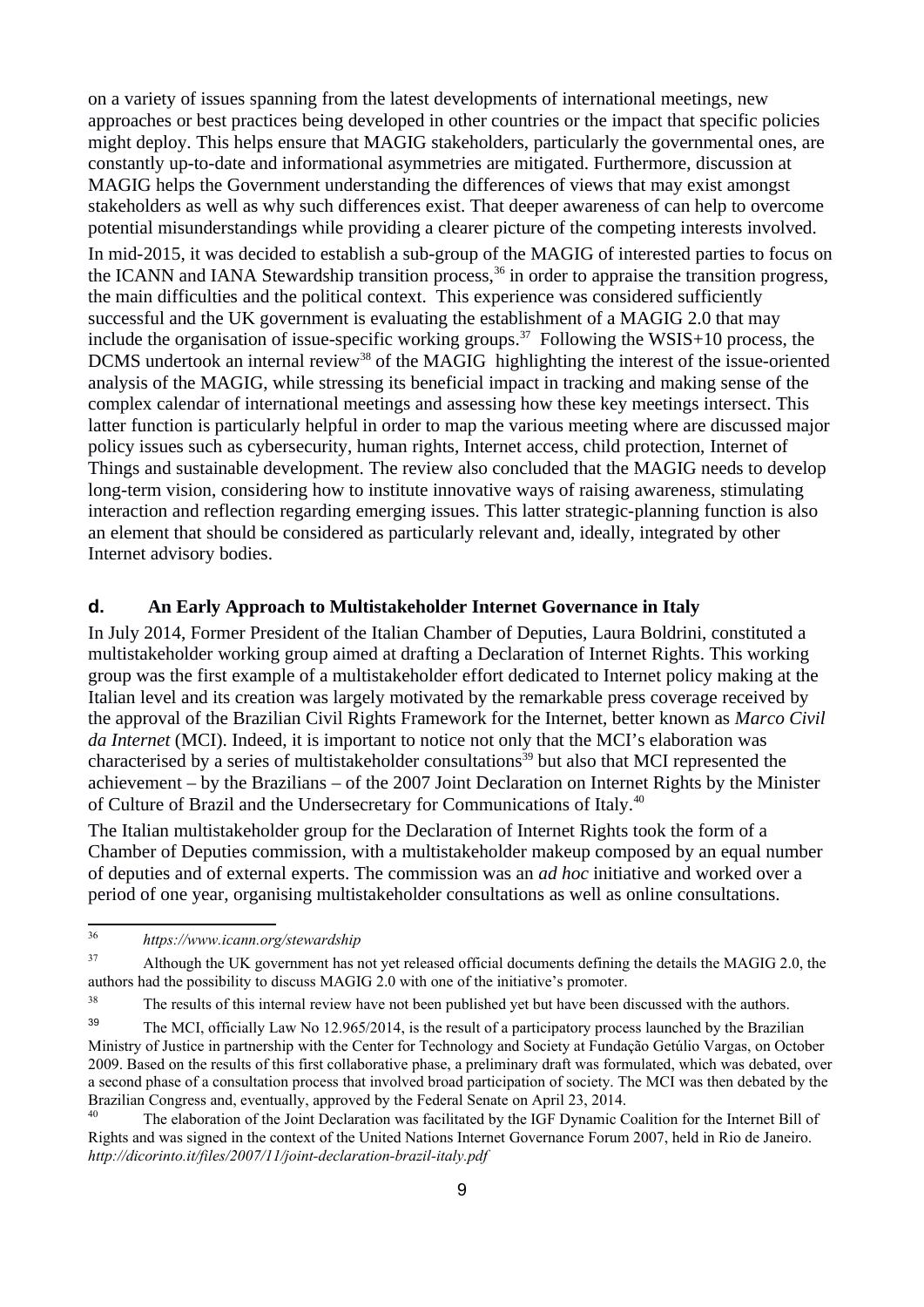Importantly, Brazilian experts participated to one of the consultations, in order to share good practices, while trying to revive a binational synergy dating back to the signature of the Joint Declaration on Internet Rights.

At the end of July 2015, the commission published a final version of the Declaration of Internet Rights, composed of 14 articles, $41$  and on  $3<sup>rd</sup>$  November 2015, the Chamber of Deputies voted unanimously the motion recommending the Declaration. Through this motion, the Chamber requested the adoption of a proactive role by the Italian government, as regards Internetgovernance-related issues, specifying that the Italian government should:

- "activate any useful initiative to promote and adopt not only in Italy but also in Europe and in global environment the principles defined in the Declaration.
- promote the constitution of an entity for the Internet Governance in Italy, following the multi-stakeholder model, by involving the interested parties."

The motion referred specifically to the implementation of article 14 of the Declaration, which is considered as critical for future evolutions of Internet Governance in Italy, according to which *"Internet rules shall take into account the various territorial levels (supranational, national, regional), the opportunities created by a variety of forms of self ‐ regulation consistent with the above principles, the need to preserve the capacity for innovation, including through competition, as well as the manifold actors operating on the Internet, and shall encourage involvement in ways that ensure the widespread participation of all concerned. Public institutions shall adopt the appropriate instruments to ensure such participation."*

In accordance with the Declaration's international aim, the multistakeholder Commission of the Chamber of Deputies promoted the establishment of cooperative efforts together with international partners. In this regard, the Commission issued a Joint Statement<sup>[42](#page-9-1)</sup> together with the French National Assembly *Commission de réflexion sur le droit et les libertés à l'âge du numérique* and organised a joint event together with Brazilian counterparts, at the occasion of the United Nations Internet Governance Forum 2015, held in João Pessoa, Brazil.

Although the Italian Commission attempted to have national and international repercussions, it is important to stress that this experience demonstrates that the lack of a stable organization and a long-term perspective makes it impossible to have a concrete and lasting impact. Indeed, since the adoption of the Declaration and the Joint Statement – which are both merely declaratory and nonbinding documents – there has been no formal evolution regarding the establishment of an Italian multistakeholder Internet governance committee and the Commission that elaborated the Declaration of Internet Rights remained an initiative with ambitious intentions but with very limited influence. Differently from Italy, the counterpart of this second joint statement organised an articulated process of national consultations culminating in the adoption of the – binding – Law for a Digital Republic, as highlighted previously in this section. The remarkable French achievement was mainly due to the existence of a reasonably well resourced and surely well organised French Digital Council. On the other hand, the lack of an entity able to organise an enduring and long-term multistakeholder Internet governance processes in Italy has shown its limits in the mere adoption of a Declaration that, despite its commendable content, rests unutilised by the Italian institutions.

In the meantime, the only example of multistakeholder Internet governance at the Italian level is the Italian Internet Governance Forum, promoted by the Italian Chapter of the Internet Society and organised, since 2017, by the Agency for Digital Italian, also referred to as *Agenzia per l'Italia Digitale* (AgID), an administrative agency supporting the Italian Presidency of the Council of Ministers.

<span id="page-9-0"></span><sup>41</sup> The English version of the Declaration is here:

*http://www.camera.it/application/xmanager/projects/leg17/commissione\_internet/testo\_definitivo\_inglese.pdf*

<span id="page-9-1"></span><sup>42</sup> *http://www2.assemblee-nationale.fr/static/14/numerique/Declaration-franco-italienne.pdf*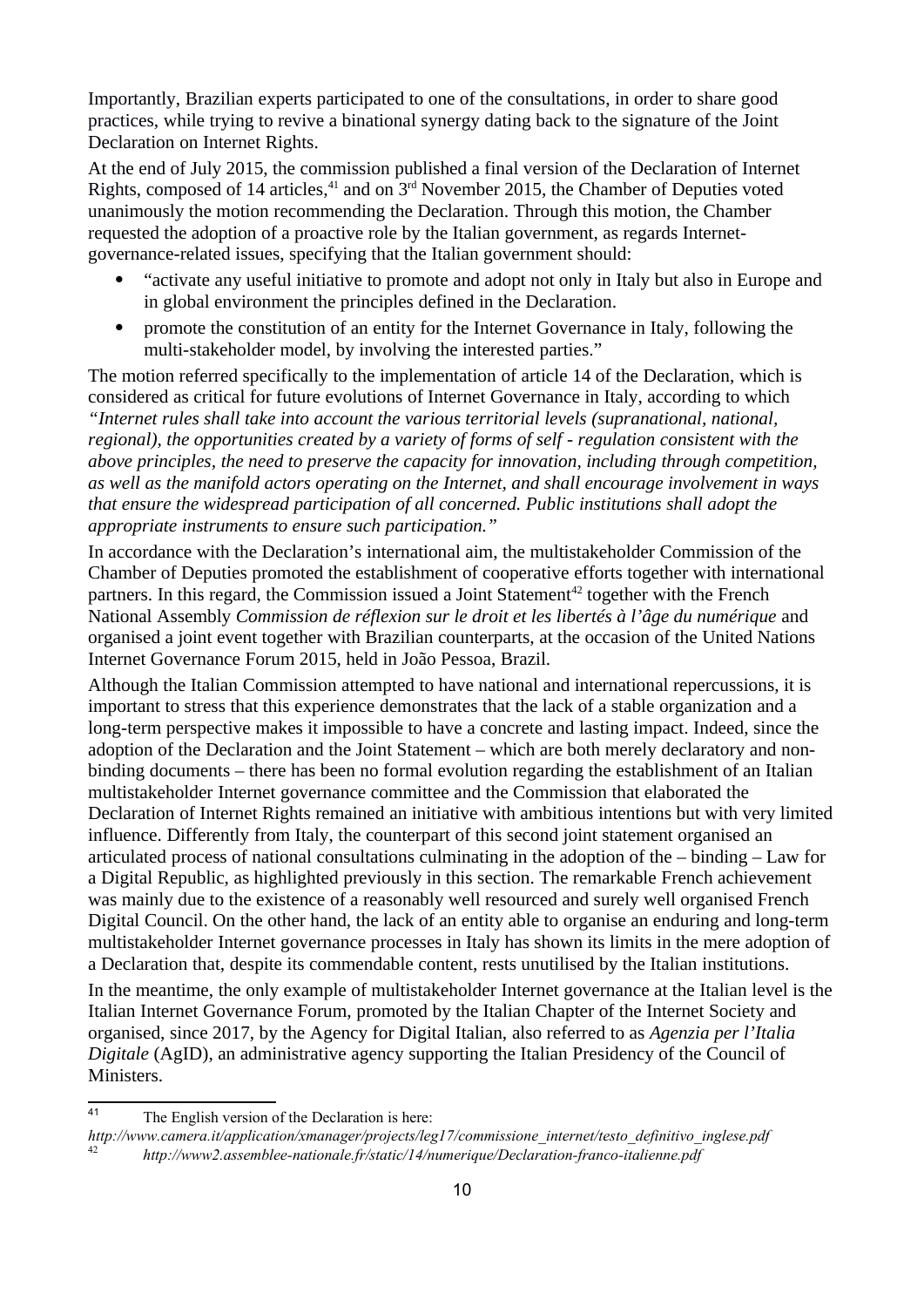### **II. International Multistakeholderism in Action: the IGF**

The IGF is the main multistakeholder Internet governance body operating at the international level. Since its inception, it has kept on stimulating stakeholder participation, opening its process to all the individuals having the (time, knowledge and financial) resources necessary to participate, while promoting efforts aimed at lowering participation barriers.<sup>[43](#page-10-0)</sup>

The IGF was formally established by the United Nations Secretary-General in 2006 with the aim of facilitating inclusive, multistakeholder discussions on Internet-related public policy issues. Indeed, prior to the IGF establishment, the Working Group on Internet Governance – which was created in the context of the WSIS process – urged the creation of an Internet governance forum, as an outcome of WSIS. The goal of the new forum was to fill the "vacuum within the context of existing structures, since there [was] no global multi-stakeholder forum to address Internet-related public policy issues […] as well as emerging issues, that are cross-cutting and multidimensional and that either affect more than one institution, are not dealt with by any institution or are not addressed in a coordinated manner."[44](#page-10-1)

Over its twelve years of activity, the Forum has proven to be a valuable platform for policy debates and a significant catalyst for cooperation by allowing different stakeholders to coordinate and organise new partnerships. The IGF work is oriented by the Multistakeholder Advisory Committee<sup>[45](#page-10-2)</sup> (MAG), which is the IGF programme-committee, whose composition is structured according to gender-balance, geographical-balance and stakeholder-balance criteria and whose main tasks are to choose the IGF annual theme and evaluate IGF workshop and session proposals. Despite the general high level of transparency that governs the IGF process, the MAG remains the most obscure IGF element. Notably, the MAG-members selection process has been repeatedly questioned for its lack of transparency and the fact that the stakeholder categories that compose the MAG, according to its terms of reference,[46](#page-10-3) differ from those mentioned in the IGF founding document, *i.e.* the Tunis Agenda,<sup>[47](#page-10-4)</sup> makes observers wonder how are defined and implemented the criteria that orientate the organisation of this organ.

Indeed, the criteria orientating the selection process of the proposed MAG members, which is supposedly operated by the UN Under-Secretary General (USG), are completely unknown. When MAG members have to be renewed, the (USG) issues an invitation for nominations, so that the various stakeholder groups can autonomously select their representatives but, as noted by Badii (2016) it is not even possible to known whether "the USG really go[es] through a list of nominees he does not know anything about and select them without advice from anyone else. […] It is even doubtful that the USG has any role more than of a rubber stamp on their appointments. But who is the decision maker? [UN Department of Economic and Social Affairs] employees? IGF

<span id="page-10-1"></span><sup>44</sup> See WGIG, para 40.

<span id="page-10-3"></span><sup>46</sup> Namely: "governments, the private sector, media, civil society, and the technical community", as stressed by para. IV of the MAG Terms of Reference

<https://www.intgovforum.org/multilingual/content/mag-terms-of-reference>

<span id="page-10-0"></span><sup>43</sup> Notably, the IGF has constantly implemented remote participation and promoted the adoption of best practices allowing accessibility for individuals affected by disabilities. See <http://www.intgovforum.org/cms/dynamiccoalitions/80-accessibility-and-disability#reports>

<span id="page-10-2"></span><sup>45</sup> See<http://www.intgovforum.org/cms/magabout>

<span id="page-10-4"></span><sup>47</sup> Namely governments, business entities, civil society and intergovernmental organizations" making "full use of the expertise of the academic, scientific and technical communities." See para. 72.d and 73, Tunis Agenda.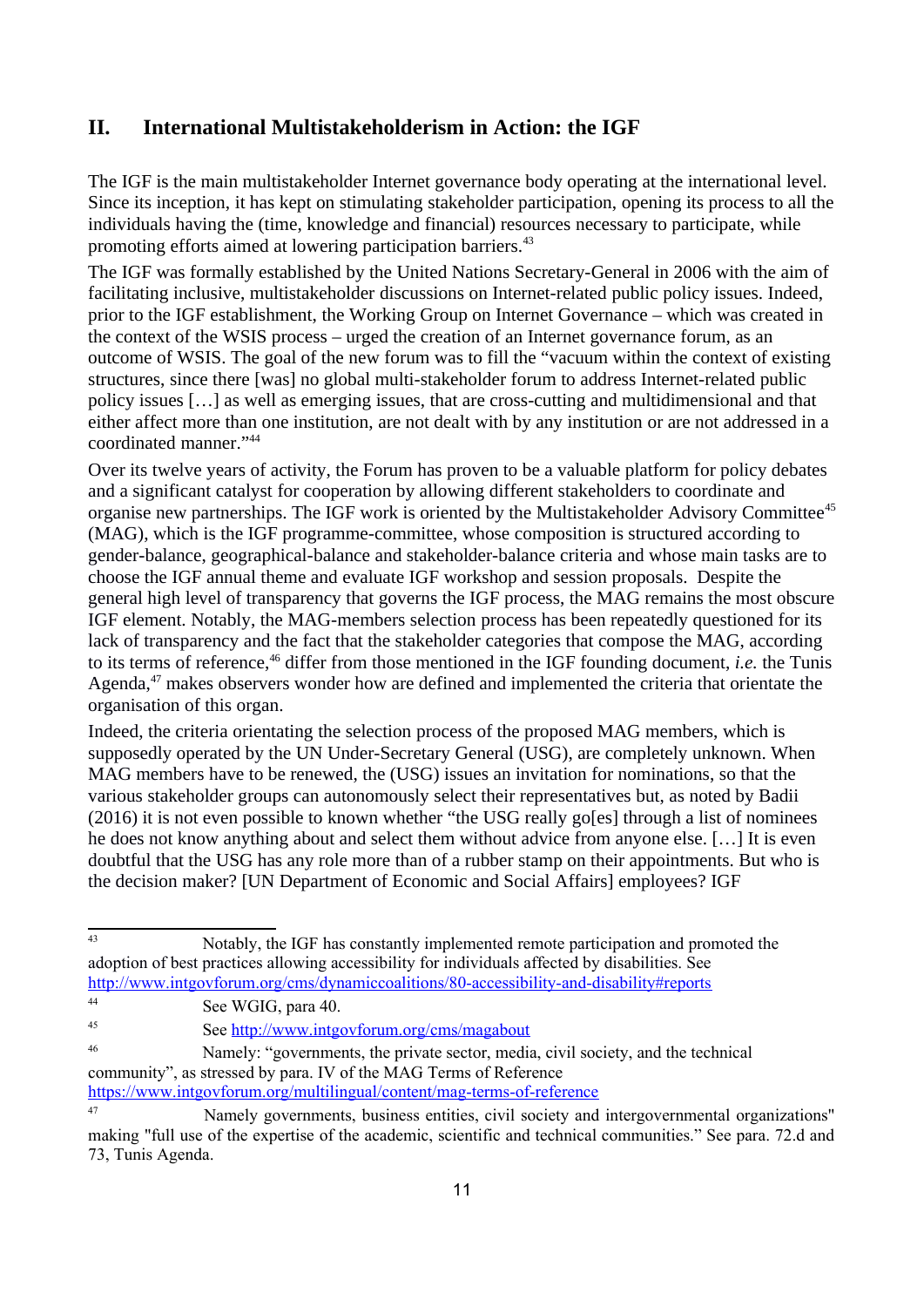Secretariat?" It is important to stress that this lack of transparency and predictability should be avoided by any other Internet advisory body.

Importantly, multistakeholder dialogue is not the exclusive goal of the Forum, and the IGF mandate explicitly states that the Forum shall "find solutions to the issues arising from the use and misuse of the Internet" as well as "identify emerging issues […] and, where appropriate, make recommendations" (Tunis Agenda, para. 72.k and 72.g). However, despite the explicit provision of a recommendation function within its mandate, to date, the IGF has not officially issued recommendations due to the opposition of a minority of MAG members<sup>[48](#page-11-0)</sup> (particularly amongst some private sector representatives and several government representatives), taking the view that the it is not appropriate for the IGF to make recommendations.

Such opposition is notably motivated by some stakeholders' fear that IGF may issue recommendations against their economic or political interests; that IGF would get bogged down in the same type of difficult, controversial, and adversarial discussions that may be observed in organisations that elaborate Internet-related policies (or any supranational or international policy), thus reducing its attractiveness as a forum for discussion; that IGF might compete with, existing agencies; and that IGF recommendations would represent binding documents and implicitly confer decision-making attributions to the IGF, which are explicitly prohibited by paragraph 77 of the Tunis Agenda.

However, such fears may be unwarranted in light of the substantial difference between issuing binding decisions and recommending soft-law documents, such as declarations of principles, model frameworks or good practices. Indeed, these latter documents are by nature non-binding and may be very useful in providing policy solutions that may inspire national policy-makers, thus fostering interoperable policies to frame shared problems. (Belli 2016; Belli & Foditsch 2016) In this regard, the IGF mandate states that the Forum shall facilitate "discourse between bodies dealing with different cross-cutting international public policies regarding the Internet," acting as an "interface with appropriate intergovernmental organizations and other institutions [and facilitating] the exchange of information and best practices [making] full use of the expertise of the academic, scientific and technical communities." (Tunis Agenda, para. 72.b.c.d) Therefore, it is fair to state that the real incompliance with the IGF mandate is the avoidance to issue recommendations, notably in light of the existence of concrete outcomes that are annually produced by IGF intersessional groups such as the Dynamic Coalitions  $(DCs)^{49}$  $(DCs)^{49}$  $(DCs)^{49}$  and the Best Practice Fora  $(BPF)^{50}$  $(BPF)^{50}$  $(BPF)^{50}$ 

However, given the difficulty to achieve consensus within traditional intergovernmental bodies, even for non-binding documents, it is not clear whether IGF would have more success in that respect. In this regard, a consensus process, which typically does not require unanimity of the participants, may be well suited to elaborate such non-binding documents, for example building on the ISO definition of consensus<sup>[51](#page-11-3)</sup> or specifically defining when consensus can considered as

<span id="page-11-0"></span><sup>&</sup>lt;sup>48</sup> In this regard, when analysing the reaction of some private sector representatives to the proposal to use Idea Rating Sheets to validate and recommend the outputs of the IGF Dynamic Coalitions, Malcolm (2015a) stressed that the proposal was met with "exactly the same over-the-top reaction that these control freaks [ i.e. some private sector representatives] (my source's words) pull in response to any measure aimed at empowering the IGF as a policy forum, from 2005 (when they opposed the IGF's very formation) until today."

<span id="page-11-1"></span><sup>&</sup>lt;sup>49</sup> See for instance the outcomes of the DC on Network Neutrality; <https://tinyurl.com/IGFoutcomesDCNN> ; the outcomes of the DC on Platform Responsibility <https://tinyurl.com/IGFoutcomesDCPR> ; or the outcomes of the DC on Community Connectivity <https://tinyurl.com/IGFoutcomesDC3>

<span id="page-11-2"></span><sup>50</sup> <http://www.intgovforum.org/cms/best-practice-forums/2015-best-practice-forum-outputs>

<span id="page-11-3"></span><sup>51</sup> See ISO/IEC Directives, part 1.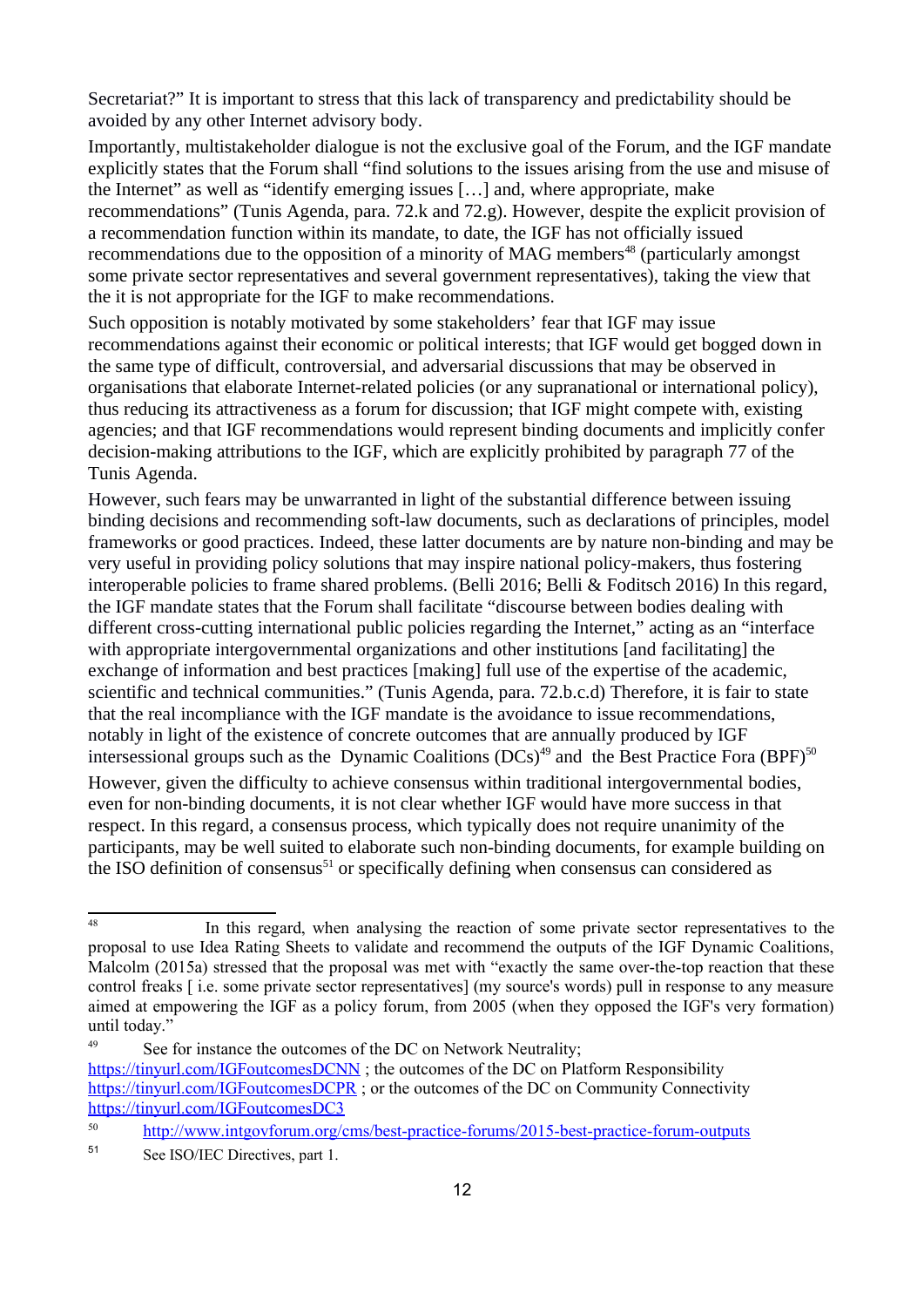reached, despite unanimity, as it has been done by some DCs.<sup>[52](#page-12-0)</sup> The definition of internal rules allowing establishing when consensus is reached and a document can be recommended is an element that should indubitably be integrated by any Internet advisory body.

Working towards the development of non-binding documents, a great number of IGF participants have expended considerable efforts in open and participatory processes, leading to concrete outputs through the IGF and, more recently, through the process known as "Connecting (and Enabling) the Next Billion,"[53](#page-12-1) which aims at gathering a compilation of "policy options" that can be studied, adapted and replicated in specific contexts. Despite the absence of a formal process of "recommendation" of outcome documents, it is worth noting that some have already inspired the work of several institutions. For instance, the Charter of Human Rights and Principles of the Internet.<sup>[54](#page-12-2)</sup> developed by the Internet Rights and Principles Coalition, was a considerable source of inspiration for the Declaration of Internet Rights, put forward by the Italian Chamber of Deputies. Similarly, in their effort to frame net neutrality, European policymakers have taken substantial inspiration from the Model Framework<sup>[55](#page-12-3)</sup> on Network Neutrality, developed by the DC on Network Neutrality, which is currently utilised as a model law by a global coalition of human rights advocates,<sup>[56](#page-12-4)</sup> in an effort to promote net neutrality legislation around the world.

It is a very positive sign that, following the  $10<sup>th</sup> IGF$ , the documents produced by DCs and BPF have been finally acknowledged as outputs of the IGF intersessional work.<sup>[57](#page-12-5)</sup> However, while the outcomes developed by both DCs and BPF are based on openness to stakeholder participation, their elaboration process do not coincide. On the one hand, DC procedures reflect their quintessentially self-organised and bottom-up nature and, therefore, are not uniform and may vary – not only as regards substance but also as regards format – depending on the inputs put forward by the stakeholder communities that compose each coalition.<sup>[58](#page-12-6)</sup> However, all DC adhere to the "three Os" meaning open mailing lists, open archives and open membership as well as the inclusion of dissenting opinions in their reports, in order to foster plurality of opinions.[59](#page-12-7) On the other hand, in spite of their multistakeholder nature, BPF may be seen as a more top-down effort guided by the MAG. Indeed, the theme of every BPF is proposed and approved by the MAG and a focal point from the IGF Secretariat, hired as a consultant, always holds the pen on BPF outputs. The contributors to the BPF are varied, encompassing experts from various stakeholder groups and there has been an established practice of appointing a MAG coordinator for each BPF, acting as a coorganiser and helping to streamline and stimulate contributions.

<span id="page-12-0"></span> $\overline{\text{52}}$  See Rules of Procedure of the DC on Network Neutrality, (iii) Consensus. <http://www.networkneutrality.info/about.html>as well as Rules of Procedure of the DC on Community Connectivity 5.iii Consensus<https://comconnectivity.org/about>

<span id="page-12-1"></span><sup>53</sup> <http://www.intgovforum.org/cms/policy-options-for-connection-the-next-billion>

<span id="page-12-2"></span><sup>54</sup> <http://internetrightsandprinciples.org/wpcharter/>

<span id="page-12-3"></span><sup>&</sup>lt;sup>55</sup> The Model Framework was included in an expert report presented at the Council of Europe Steering Committee on Media and Information society, in December 2013. (Belli & van Bergen, 2013) Fragments of the Model framework where utilised by the European Parliament's Committee on the Internal Market and Consumer Protection to amend the European Commission proposal for a Regulation laying down measures concerning the European single market for electronic communications. See IMCO Report 2013/0309(COD), especially the modifications qualified as "Council of Europe and other independent experts". Several fragments where included in the EU Regulation 2015/2120 laying down measures concerning open internet access.

<span id="page-12-4"></span><sup>56</sup> *http://thisisnetneutrality.org/*

<span id="page-12-5"></span><sup>57</sup> *http://www.intgovforum.org/cms/*

<span id="page-12-6"></span>As an instance, the 2017 outcome of the DC on Network Neutrality was an interactive online map providing crowdsourced information on zero rating practices around the world: *http://zerorating.info/*

<span id="page-12-7"></span><sup>59</sup> Terms of Reference of the Dynamic Coalitions Coordination Group (DCCG):

*http://www.intgovforum.org/cms/dc-coordination-group-tor*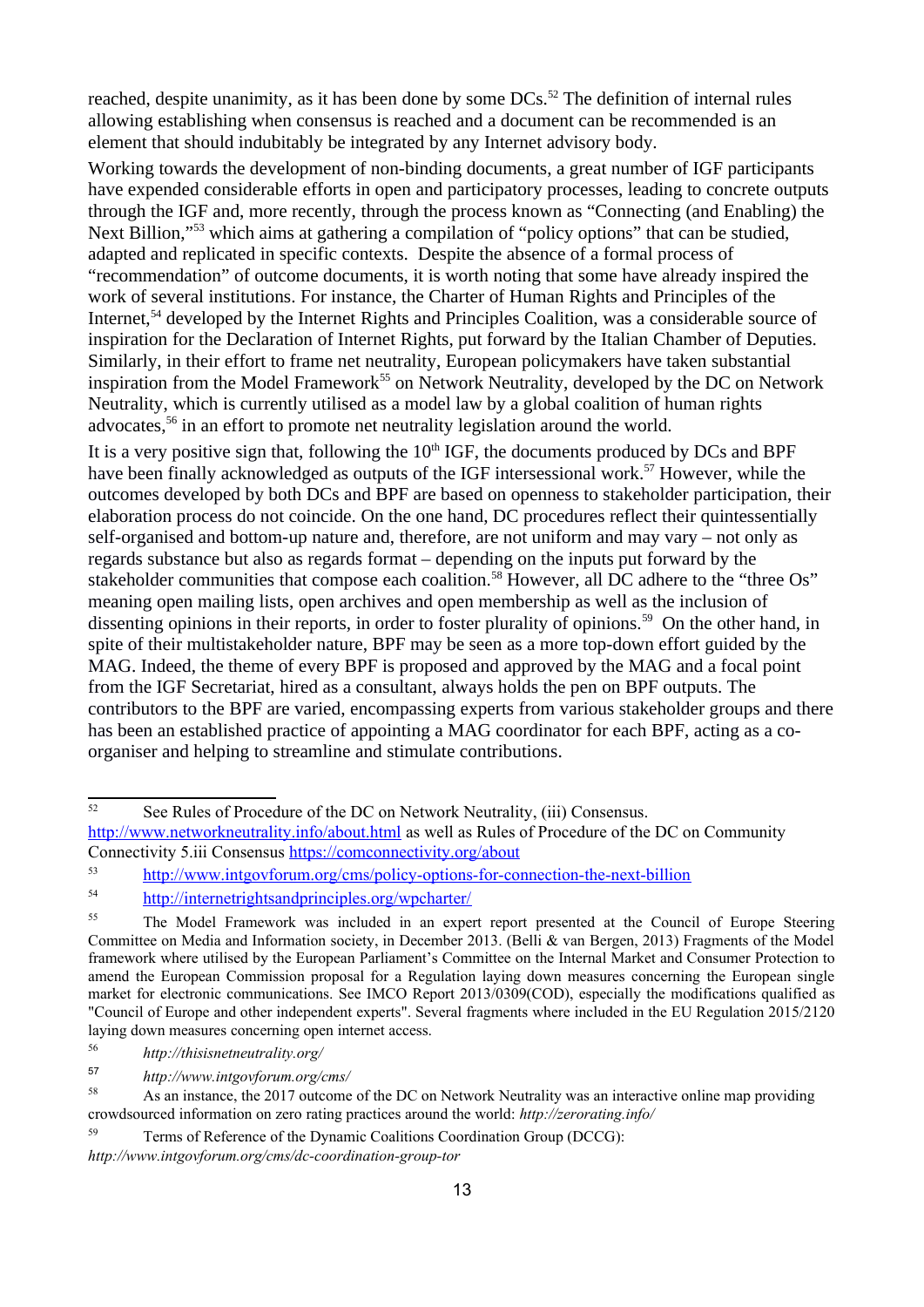It is also important to note that, since the IGF 2015, the IGF community has been allowed to express its own opinion on concrete outputs, having a say on the content of the proposed documents, using Idea Rating Sheets (IRS).<sup>[60](#page-13-0)</sup> Although this participatory experiment may be seen as quite timid, it is remarkably innovative for a forum that has shied away from the adoption of any official outputs for over an entire decade, for the reasons outlined above. Furthermore, to make this experiment even more inclusive, it has been established the practice of keeping the IRS open until the end of the calendar year, to allow individuals to express feedback on key outcomes on issues such as net neutrality, online platform responsibility and the Internet of Things.

Besides fostering stakeholder engagement in the IGF process, the production of tangible outputs is instrumental in producing policy suggestions that may be valuable for national and international policymakers and that may ultimately lead to interoperable legal frameworks, based on compatible rules inspired by the recommended documents. (Belli 2016) The elaboration of concrete recommendations stemming from multistakeholder discussions and consultations is an element that should be present in all Internet advisory bodies.

### **Conclusion: Multistakeholder Principles for Open Policy-Making**

As we have highlighted in the previous sections, multistakeholder processes for Internet governance have not only been experimented at the international level but, on the contrary, have been embedded in several national governance processes. Such evolution is grounded on the assumption that the offline and online world mutually influence each other's and that as offline laws apply online, Internet "customary principles" (Belli 2016) such as openness and multistakeholder participation can help enhance the elaboration of policy affecting the online and offline world alike. Notably, as states will be inevitably involved in a range of complex and transnational issues including internet governance, including national security and economic policy concerns, it seems advisable that public policies be elaborated considering the widest possible number of standpoints, interests and potential solutions.

Governments have an important role to play with respect several internet governance matters such as the enforcement of existing laws online, the adaptation of laws and policies to address digital challenges, and perhaps the elaboration of new laws to cover new breeds of issues that may arise because of technological evolution. Some excellent examples of the third situation are provided by the elaboration of the Brazilian *Marco Civil da Internet*, the French Law for a Digital Republic and, to a minor extent, the Italian Declaration of Internet Rights. These examples illustrate how multistakeholder consultations can be embedded in traditional democratic governance mechanisms in order to strengthen decision-making processes with multistakeholder inputs. . While the consultations were open and broad, the final decisions were made by public bodies that are ultimately accountable to the people through the national parliament and the national judicial system. Notably, those regulations can be challenged in court, should they deemed as not consistent with the law or constitution. On the other hand, the policy suggestions elaborated at the IGF level demonstrate that multistakeholder efforts may go beyond the mere discussion and produce concrete proposals that, regardless of their official recommendation, may inspire – and are already inspiring – national as well as international policymaking efforts.

Therefore, the abovementioned experiences show that stakeholder contributions may be helpful in increasing the quality of the final document while the possibility of for the public to express its opinion give public bodies the possibility to distillate the public interest and enhances the chances that the final outcome will be accepted. (Habermass 1998) As such, individuals and organisations alike have the possibility to advocate for their interest and express their standpoints, taking part to a

<span id="page-13-0"></span><sup>60</sup> Results of the Online Idea Rating Sheets: *http://www.intgovforum.org/cms/dynamiccoalitions/feedback*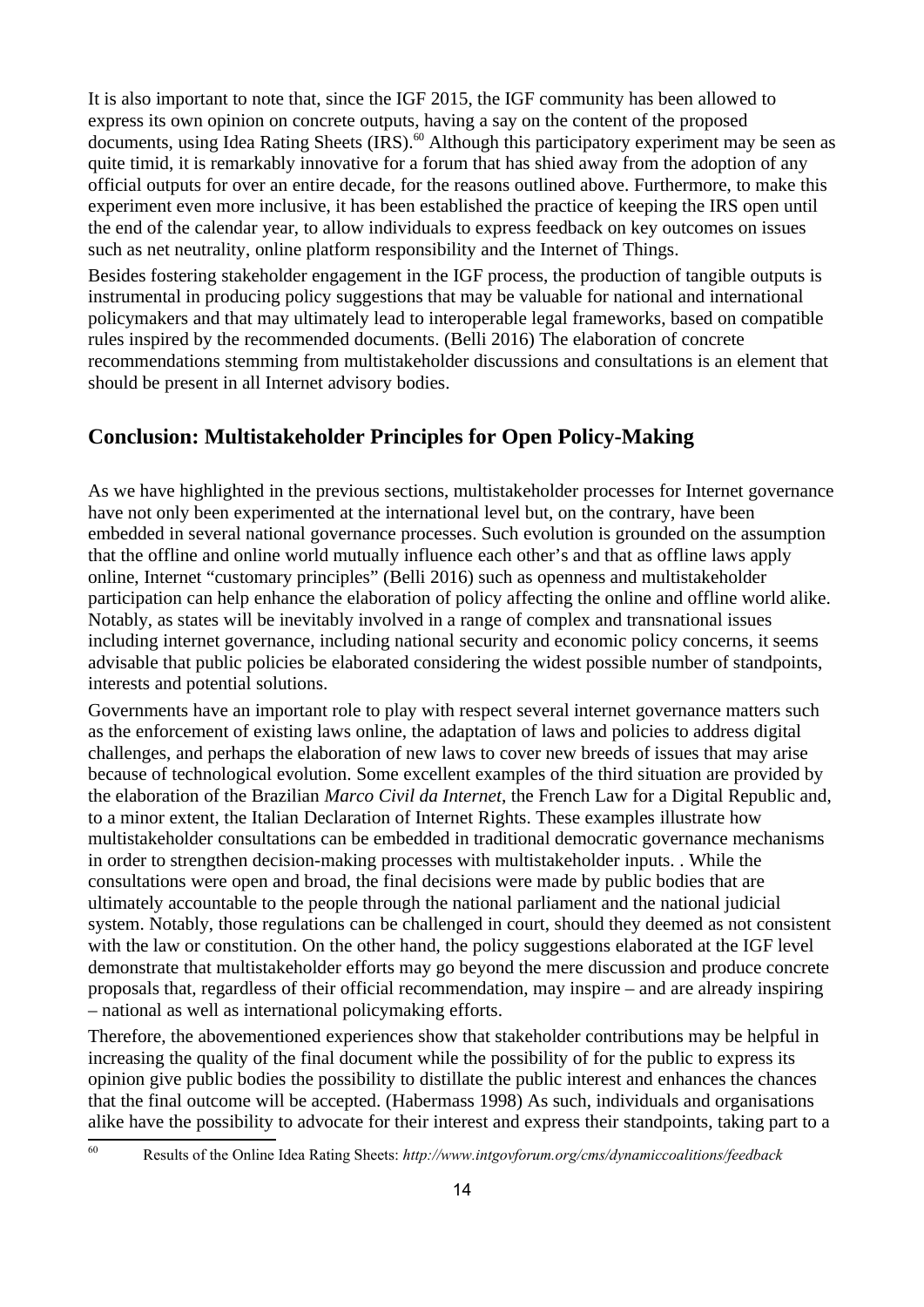process of "cooperative search for truth, where nothing coerces anyone except the force of the [most persuasive] argument." (Habermas, 1998). Such process seems to be beneficial to provide the widest possible number of position upon which the public interest may be identified and public decisions may be taken. On the contrary, if the final decision had been subject to obtaining the unanimous consensus of all the stakeholders, there would not have been a final decision, because inevitably the decision would not have been the preferred outcome of some stakeholders.

If we wish to go beyond national boundaries (which is often necessary in the case of Internet governance), it is not obvious how to embed multistakeholder processes into democratic governance at the international level, for a number of reasons. (Hill 2016) First, the members of intergovernmental agencies are states, and non-state actors cannot participate fully in all discussions, even if there has been progress recently in permitting more participation of non-state actors. Second, states are not necessarily willing to allow one of their non-state actors to contradict their own positions during international discussions: this is understandable to the extent that the state's position is supposed to reflect the interests of all the citizens of the state, so the state is not keen to have it said that that is not the case. This reveals the importance of multistakeholder processes in order to developed well-informed positions and policies that aggregate the public opinion and express the public interest in relation to specific issues being discussed internationally.

In addition, if one considers the possibility to ascribe decision-making powers to multistakeholder mechanisms, it is not clear how to resolve tensions between non-state actors (whether private companies or non-governmental organisations) and government agencies. Third, participation in international discussions typically involves significant travel and knowledge of at least one of the six official UN languages, but in practice a good knowledge of English is required. Such elements may represent important filters, *de facto* reducing the openness of participation to the few able to meet all the conditions allowing not to be filtered out, thus turning multistakeholder processes in "oli-stakeholder"[61](#page-14-0) ones. Fourth, and perhaps most importantly, intergovernmental agencies are comprised of the executive branches of governments, there is no international equivalent of a national parliament, and (apart from some exceptions) there is no binding international court system. Thus, the separation of powers that enables essential check and balances that are fundamental to democracy does not exist at the international level.

Hence, it is important to stress that multistakeholder processes may usefully complement existing democratic processes but should not be considered as a possible substitute. Multistakeholder processes may provide high quality and diverse inputs and may foster coordination and synergy not only between different stakeholders but also within same stakeholder group. This latter point is particularly evident with regard to government agencies and departments, which may take great vantage from the coordination opportunities offered by the participation to multistakeholder efforts, as shown by both the Brazilian and UK example.

It is particularly important to stress that openness to participation should also be concretely matched with policies aimed at positively discriminating those individuals and stakeholders that may not otherwise have the possibility to provide their inputs and feedback. In this regard (online) consultations should also be accompanied by capacity-building and pedagogic initiatives as well as by concrete funding opportunities for those stakeholders lacking financial resources necessary to participate. Furthermore, multistakeholder bodies should be properly funded and total transparency should be applied in general to all activities of such bodies and in particular to the management of financial resources. Lastly, administrative councils or boards orientating the function and issuing recommendations on behalf of the multistakeholder entity should have a multistakeholder composition and representatives of the various stakeholder groups should be democratically elected, reflecting the widest possible range of interests and standpoints.

<span id="page-14-0"></span><sup>&</sup>lt;sup>61</sup> Such a neologism refers to a mechanism based on the participation of a limited group (όλίγος /olígos "few") of stakeholders. (Belli 2016:312)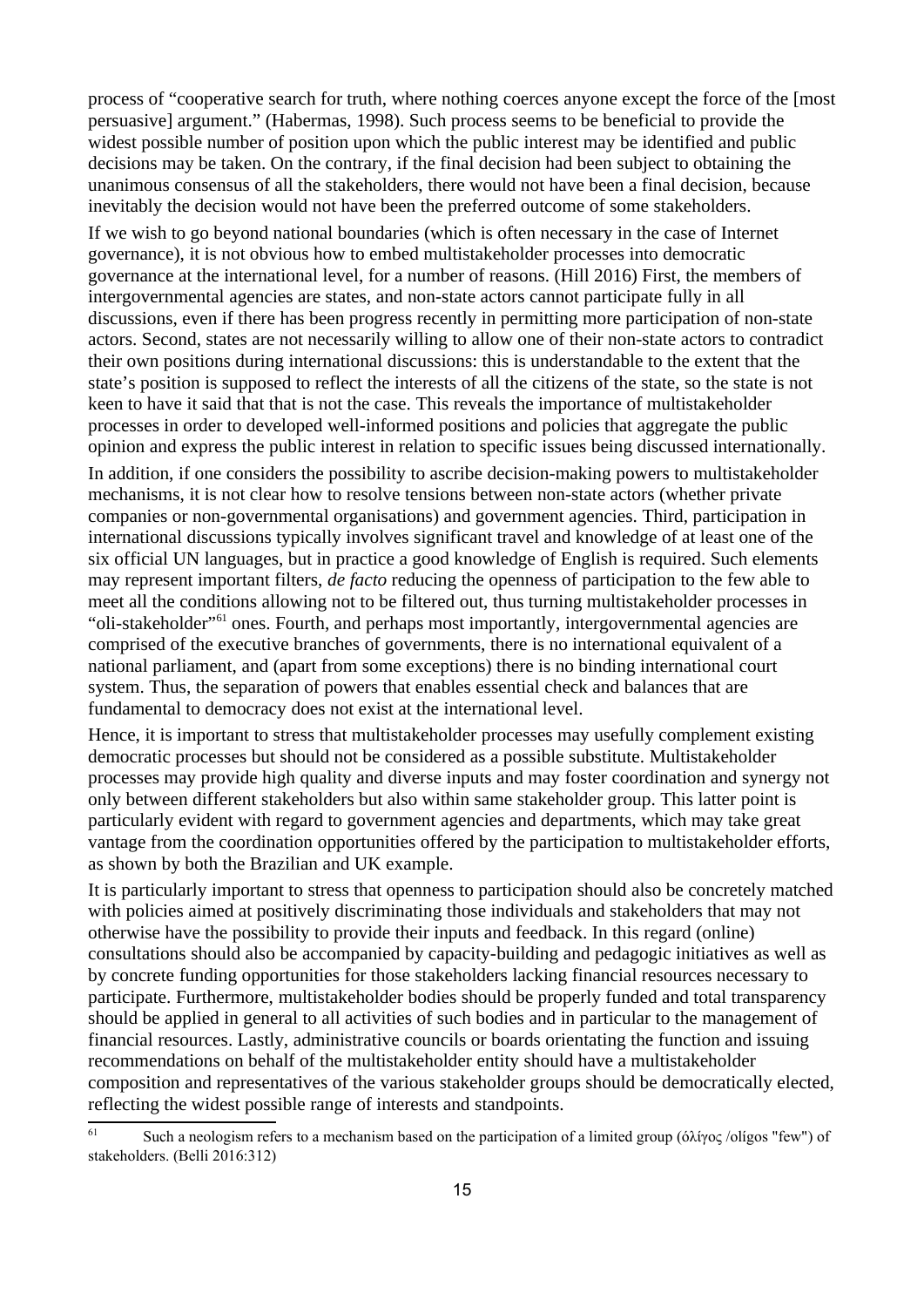To conclude, we offer as an annex a set of recommendations aimed at facilitating the establishment of national multistakeholder advisory bodies on Internet policy. The following good practices have been distilled from a critical observation of the case studies analysed in this paper and benefitted from substantial feedback expressed by the participants of the INSCI 2016 workshop to which goes the gratitude of the authors.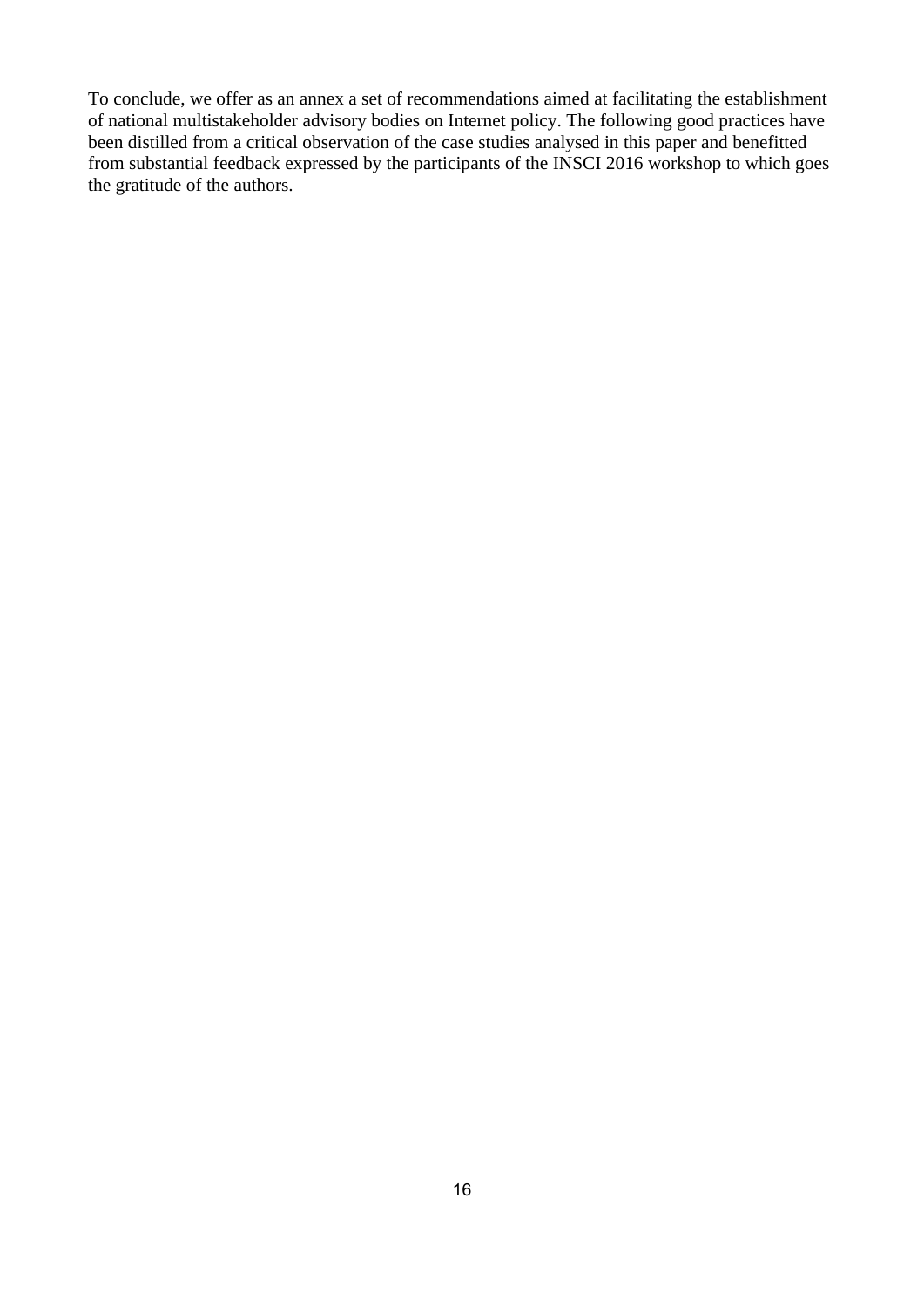## **Annex: MODEL ADVISORY BODY ON INTERNET POLICY**

### **1. Board Composition**

The Board of the Advisory Body on Internet Policy (ABIP) should have a multistakeholder composition including one third of members representing different governmental agencies and branches and two thirds of members representing non-governmental stakeholders. Governmental stakeholders should be appointed by the national government and, besides acting within the ABIP Board, should liaise with the respective governmental entity. Non-governmental members should be structured in different constituencies having equal number of representatives, who should represent the interests of:

- **the business communities:**
- non-commercial entities and individual users;
- academic and technical communities.

Board membership should be gender balanced.

### **2. Board members appointment and election**

While governmental representatives should be selected by the national government, nongovernmental stakeholders should be freely appointed by the respective constituencies according to open and transparent processes. The business constituency should be structured in various sectors, whose members that should appoint their own representatives independently. Board members should be elected for maximum 2 mandates. Board members should act on a voluntary basis but should be reimbursed of any expense they support. All board members and candidate to board membership should publish a statement of interests, declaring sources of funding and any element likely to raise conflict of interest.

### **3. ABIP Attributions**

The ABIP should act in the public interest and promote wide range of initiatives aimed at facilitating the elaboration and implementation of national policies and programmes concerning the Internet and, more broadly, the Information and Communication Technologies (ICTs). Notably, the ABIP should:

- Focus on national as well as on international policy issues;
- Promote research and impact assessment studies;
- Organise national consultations to be help online as well as offline in a variety of locations;
- Promote the establishment of working groups aimed at nurturing the work of the ABIP with expert inputs;
- Elaborate recommendations based on the research developed, the results of the consultations and the inputs provided by the working groups;
- Promote pedagogic initiatives and programmes aimed at familiarising the national population with ICT-related issues.

#### **4. Coordination with executive and legislative powers and other bodies**

The ABIP should organise periodic reunions with representatives from the legislative power as well as various components of the national government and from local governments in order to be able to properly respond to the demand and establish long-term synergy with public actors. The ABIP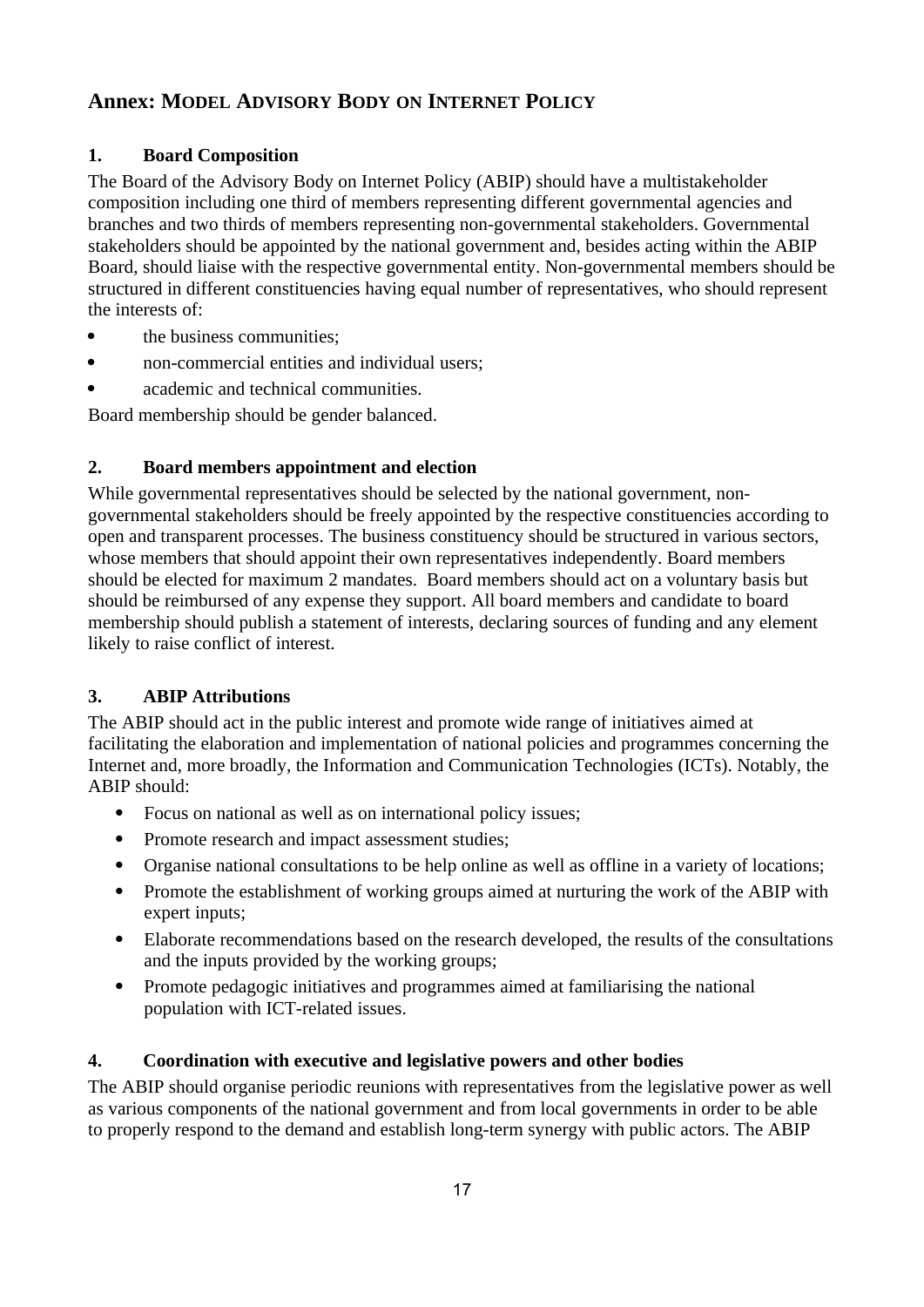should have a permanent international liaison officer who should guarantee the coordination between the ABIP and relevant international organisations.

Legislative and executive powers should request ABIP advise when elaborating policies on ICTrelated issues.

### **5. Funding**

The ABIP should have sufficient funding in order to undertake its functions independently. Ideally, a portion of the revenues produced by registration of domain names in the national country code top-level domain should be dedicated to the funding of the ABIP activities.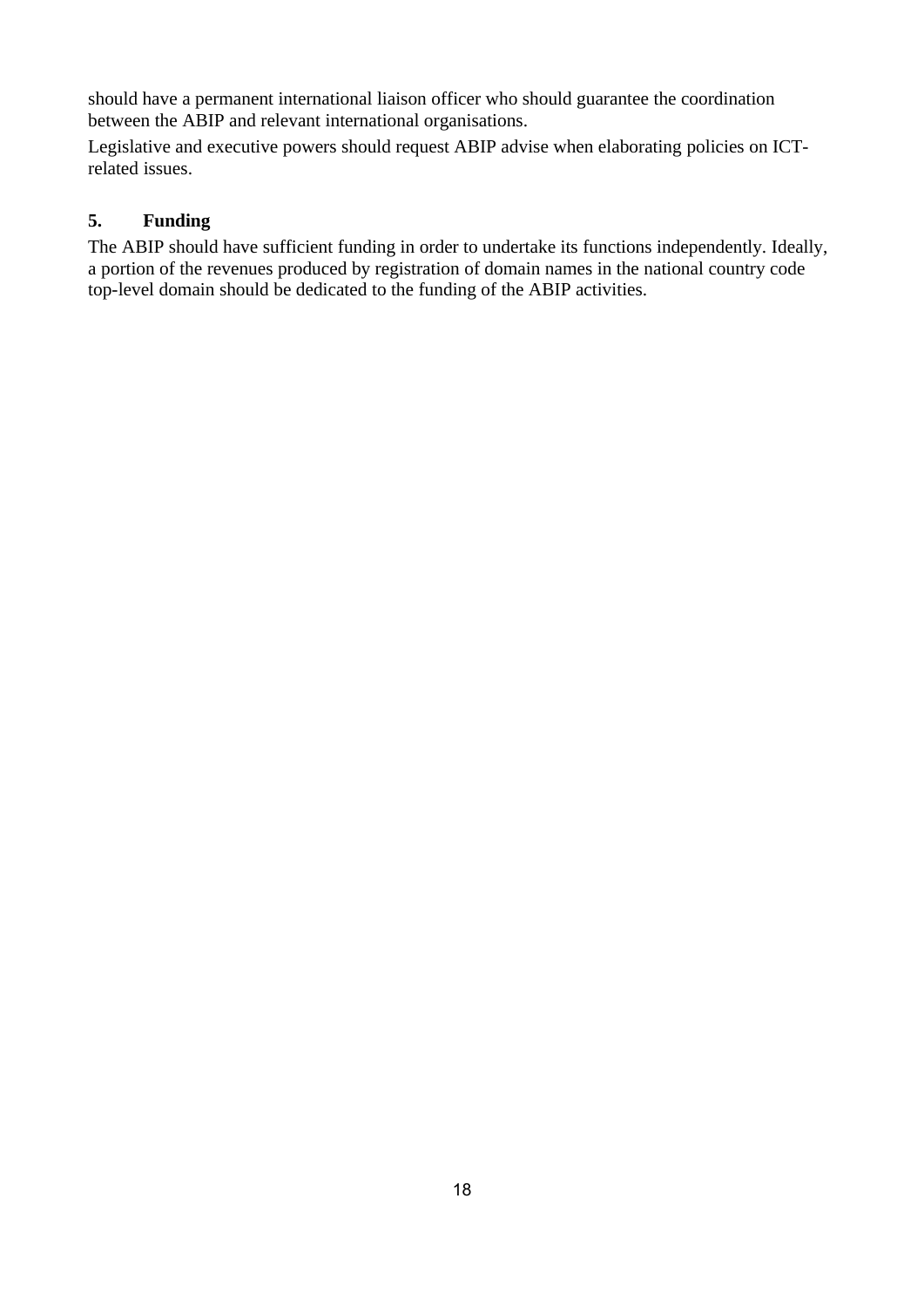## **About the authors**

Luca Belli (lead author) is a professor at Getulio Vargas Foundation Law School, Rio de Janeiro, and associated researcher at Centre de Droit Public Comparé at Paris 2 University; Diego R. Canabarro, PhD, is a consultant with the Internet Society; Judith Herzog is Head of EU affairs and foresights at the French Digital Council; Richard Hill is the President of the Association for Proper Internet Governance; Carlos A. Afonso, M.A. in Economics with doctoral studies in Social and Political Thought, is the executive director of Nupef Institute, Rio de Janeiro; Stefano Trumpy is honorary president of Internet Society Italia.

The authors would like to express gratitude for the relevant inputs received from the participants of the workshop "How can Openness and Collaboration Enhance Internet Policy-Making?" held during the 3rd International Conference on Internet Science INSCI 2016:

*http://insci2016.complexworld.net/workshops/how-can-openness-and-collaboration-enhanceinternet-policy-making*

Notably, the authors would like to acknowledge the excellent comments and suggestions provided by Daniel Kaplan and Christian De Larrinaga.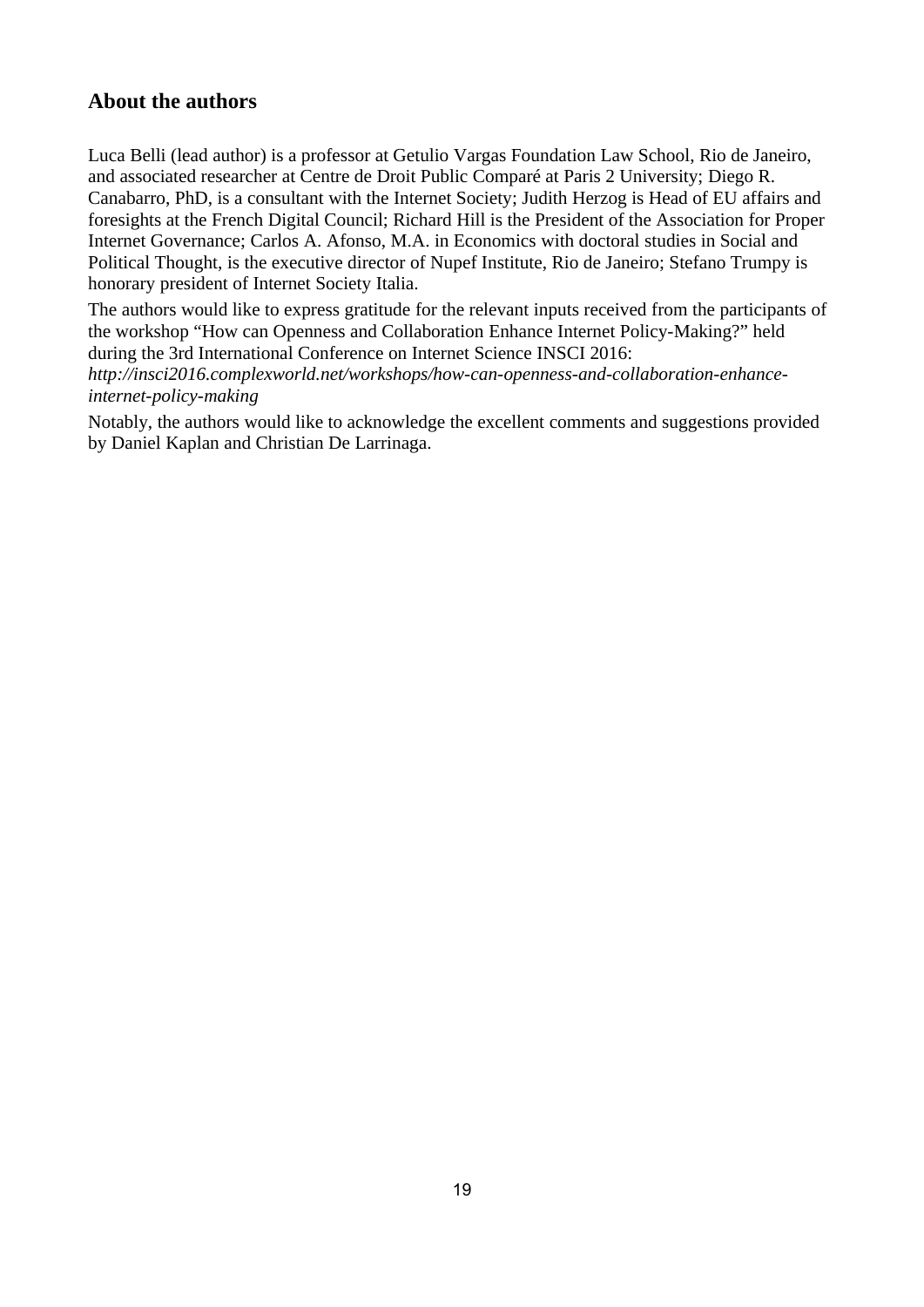#### **References**

Almeida, V., Getschko, D. and Afonso, C., "The Origin and Evolution of Multistakeholder Models", *IEEE Internet Computing*, Vol.19, n. 1, pp. 74-79, Jan.-Feb. 2015.

Badii F. (29 May 2016). "Will the UN Kill the IGF?". *Internet Governance Project*. *http://www.internetgovernance.org/2016/05/29/will-the-un-kill-the-igf/*

Belli, L. (2016). *De la gouvernance à la régulation de l'Interne*t. Berger-Levrault.

Belli, L. (2015). "A heterostakeholder cooperation for sustainable internet policymaking". *Internet Policy Review*, 4(2)

Belli, L. and Foditsch, N. "Network Neutrality: An Empirical Approach to Legal Interoperability", in Belli, L. and De Filippi, P. (Eds.) (2016) *Net Neutrality Compendium: Human Rights, Free Competition and the Future of the Internet*. Springer.

Belli, L. and van Bergen, M. (2013). "Protecting Human Rights through Network Neutrality: Furthering Internet Users' Interest, Modernising Human Rights and Safeguarding the Open Internet". Council of Europe. CDMSI(2013) Misc19

Bollow N., and Hill R. 2014. *Thoughts on Best Practices for Multistakeholder Participation Mechanisms*. *http://www.apig.ch/best\_practices.pdf*

Bollow N., and Hill R. 2015. *Reflections on Making Internet Governance Democratic and Participative*. *http://www.apig.ch/democratic\_and\_participative.pdf*

Bradner, S. (1998). "IETF Working Group Guidelines and Procedures". *Request for Comments 2418*. *https:// tools.ietf.org/html/rfc2418*

Council of Europe (13 May 2005). *Declaration of the Committee of Ministers on human rights and the rule of law in the Information Society*. CM(2005)56 final.

Council of Europe (21 September 2011). *Declaration by the Committee of Ministers on Internet governance principles*.

De Nardis, L., and Raymond, M. (2013). "Thinking Clearly about Multistakeholder Internet Governance". *Eighth Annual GigaNet Symposium*, Bali Indonesia, 21 October 2013. *http://papers.ssrn.com/sol3/papers.cfm?abstract\_id=2354377*

Gasser, U., Budish, R. & West, S.M. (14 January 2015). "Multistakeholder as Governance Groups: Observations from Case Studies", *Berkman Center Research Publication* No. 2015-1.

Glaser, H. and Canabarro, D. "Before and after the WGIG: Twenty years of multistakeholder Internet governance in Brazil" in Drake, W. (Org.). *The Working Group on Internet Governance - 10th anniversary reflections.* 1 ed., 2015, v. 1, p. 141-155. *https://www.apc.org/pt-br/node/21230*.

Habermas, J. (1998). *Between Facts and Norms Contributions to a Discourse Theory of Law and Democracy*. Cambridge, Mass.: The MIT Press.

Hill, R. 2016. "Internet governance, multi-stakeholder models, and the IANA transition: shining example or dark side?" *Journal of Cyber Policy*, Vol. 1 No 2, *http://dx.doi.org/10.1080/23738871.2016.1227866*

Hoffman, J. 2016. "Multi-stakeholderism in Internet governance: putting a fiction into practice". *Journal of Cyber Policy*, Vol. 1 No 1, pp. 29-49. *http://www.tandfonline.com/doi/pdf/10.1080/23738871.2016.1158303*

ITU Resolution 140 (Rev. Guadalajara, 2010). *ITU's role in implementing the outcomes of the World Summit on the Information Society*.

ITU Resolution 140 (Rev. Busan, 2014). *ITU's role in implementing the outcomes of the World Summit on the Information Society and in the overall review by United Nations General Assembly of their implementation*.

Maciel, M., Zingales, N. and Fink, D. (2015). "The Global Multistakeholder Meeting on the Future of Internet Governance (NETmundial)". *NoC Internet Governance Case Studies Series*: *http://papers.ssrn.com/ sol3/papers.cfm?abstract\_id=2643883*